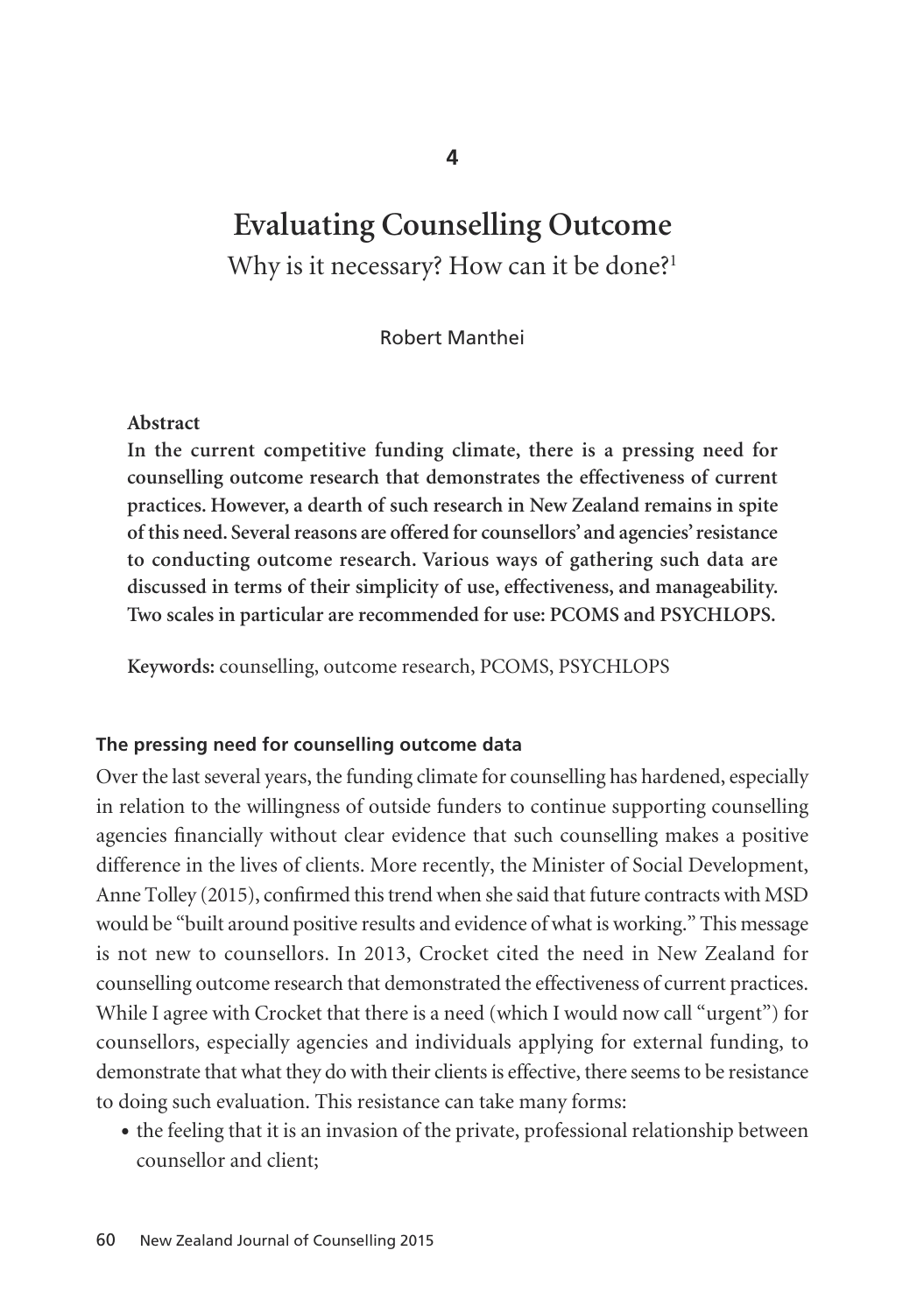- fear of being found to be ineffective;
- the belief that the outcome of counselling is not quantifiable;
- the assumption that the process of undertaking such an evaluation is necessarily costly, too complex, and time consuming (Granello, Granello, & Lee, 1999; Sitza & Wood, 1997);
- the fact that there are few inducements to collecting such data.

In an attempt to reduce this reluctance to evaluate outcomes, the focus of this paper is on the "Why" and the "How" of demonstrating counselling outcomes in ways that are simple, effective, and manageable.

#### **Why research counselling effectiveness?**

As the cost of counselling rises, third-party funders are requiring recipients of their money to demonstrate how it has been used and how effective it has been in improving the lives of clients. In effect, both the funding bodies (and the clients) are demanding greater accountability and expecting services that accord with up-to-date research and "evidence-based practice" (Goss & Rose, 2002; Granello et al., 1999; Sexton, Whiston, Bleuer, & Walz, 1997)—that is, the "conscientious, explicit and judicious use of current best evidence in making decisions about the care of individuals" (Sackett, Rosenberg, Gray, Haynes, & Richardson, 1996, p. 71). It is no longer good enough for counsellors and counselling agencies merely to espouse the "art of counselling" position in explaining their practices (Sexton et al., 1997), especially in the face of ethical requirements to offer demonstrated best practices and to do the client no harm (see, for example, the codes of ethics of the ACA [2014], BACP [2013], and NZAC [2014]). John Murphy, a professor of psychology and counselling, has said:

*Sometimes, I'll hear people say, "I just know intuitively how my client is doing." That scares me.…Without denying the part that art and experience play in this profession, I think it would be arrogant for someone to rely solely on their judgment—and not some sort of testing—to determine whether counseling is effective.* (as cited in Morkides, 2009)

There are other reasons why demonstrating counselling effectiveness can be useful (see, for example, Goss & Rose, 2002; Granello et al., 1999; Sexton et al., 1997), such as exploring why counselling works, how it works, or discovering previously unknown relationships among the variables involved.2 Other reasons for researching counselling outcomes include: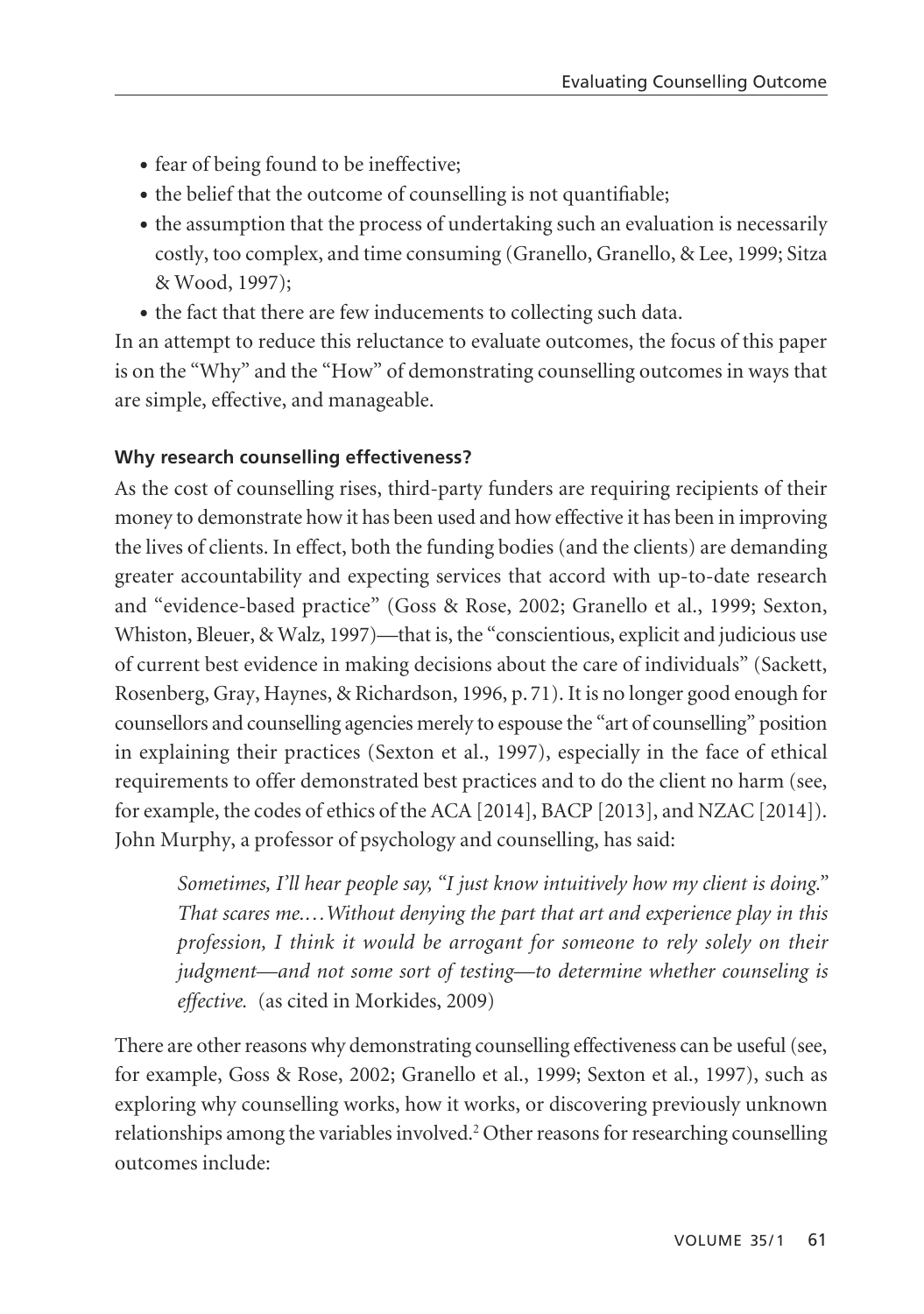- Accountability : to provide evidence of effectiveness for policymakers, employers, funders, the public, and clients;
- Industry standards: a growing expectation that services must/should produce quality outcomes;
- Self-reflection: to share and review your work with others (e.g., in supervision, with colleagues);
- Personal benefits: as a challenge; out of professional interest or pride; for reasons of career enhancement;
- State of mind: "outcome mindedness" is much like counselling: both involve testing, curiosity, and "what if?" thinking;
- Discovering new knowledge and "best" practices.

As far back as 1982, Attkisson and Zwick recommended four key criteria when selecting procedures for assessing counselling outcomes: procedures need to be brief, low cost, easy to administer, and generate results that are easy to summarise.

Brevity seems to be a key criterion if an outcome measure is to be widely used. If it is too long and seen to be too complicated, counsellors may not use even a wellresearched and validated scale. So, how brief can brief be? While it is accepted that longer measures are more valid than shorter ones, "the answer to the question regarding when a measure is too long is simple: When clinicians won't use it" (Duncan & Reese, 2013, p. 135). In more practical terms, I would say that anything that takes longer to complete than two to four minutes is too long.

This article looks at four methods that meet these criteria, and discusses the benefits and limitations of each. All are client self-report methods, are relatively easy to administer, and involve reasonably non-complicated procedures for analysing and interpreting the data. As for relying on clients for the data (in fact, client selfreport data is the most frequently used type of data in therapy research), Professor Murphy asks:

*Who better to ask about the effectiveness of treatment than the client himself? The consumer should be the primary measure, if not the sole measure.* (as cited in Morkides, 2009)

#### *Client satisfaction surveys*

This is perhaps the most frequently used method of assessing *quality of service*. However, the results are often, incorrectly, presented as measures of "outcome effectiveness."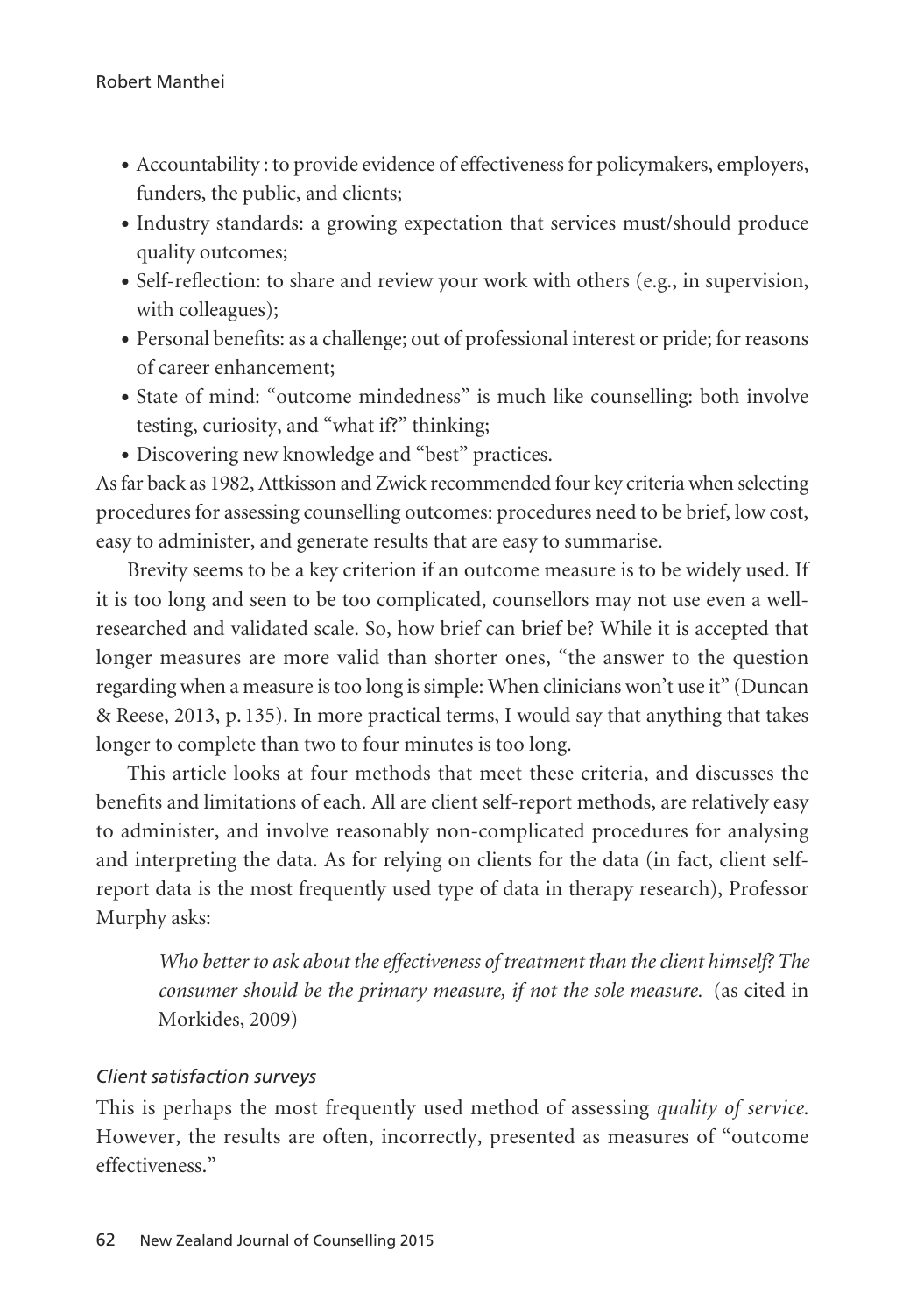Satisfaction is defined as "all inquiries into the extent to which services gratify the client's wants, wishes, or desires for treatment" (Lebow, 1983, p. 212). Satisfaction surveys that ask clients to evaluate their experience with the agency and their counsellor are relatively low-cost, widely used, and usually easy to administer and score. However, there are so many variations available that none has yet to be adopted as a "go to" instrument. Also, because surveys are usually administered after a client finishes counselling, there is often a large attrition rate, especially with mailed questionnaires (40–50%) (Lebow, 1983). It is simply difficult to get people to complete them. In addition, there are often no reliability and validity data on the survey instrument used. In general, however, satisfaction surveys usually produce high rates of satisfaction (80%+) with less than 10% of respondents expressing any dissatisfaction (Lebow, 1983).

This latter finding has led some researchers to discount the value of such high positive rates (Sitza & Wood, 1997) and to accept them only as an indication that nothing extremely bad occurred, not as an assurance of quality service delivery (p.1840; see also Williams, Coyle, & Healy, 1998). Another criticism of satisfaction surveys is that clients' beliefs and values about an experience cannot be represented by general expressions of satisfaction, and therefore, "many satisfaction surveys provide only an illusion of consumerism producing results which tend only to endorse the status quo" (Williams, 1994, p. 509).

Nevertheless, use of satisfaction surveys became widespread as the "clients as consumers" movement gained acceptance (Fontana, Ford, & Rosenheck, 2003; Sitza & Wood, 1997; Williams, 1994). They have been commonly used for a long time now across the wide spectrum of service provision organisations, including medical and mental health, a trend Lebow (1983) noted more than 30 years ago.

Satisfaction with services may not be the same as the actual quality of the services delivered, as research with library users, for example, has found (see Hernon & Altman, 2010). The same may be true for counselling and other mental health services where the clients' expressed satisfaction with the service received is not always correlated with ratings of their symptoms (or problems), or the correlation between the two is only modest (Fontana et al., 2003). Paul West, an American counsellor educator, is quoted as saying:

*You have your client satisfaction surveys…but we don't know if they are just evidence of the strength of the client–counselor relationship. A client may say you're the best thing since soft butter, but it might not be evidence of the effectiveness of counseling.* (as cited in Morkides, 2009)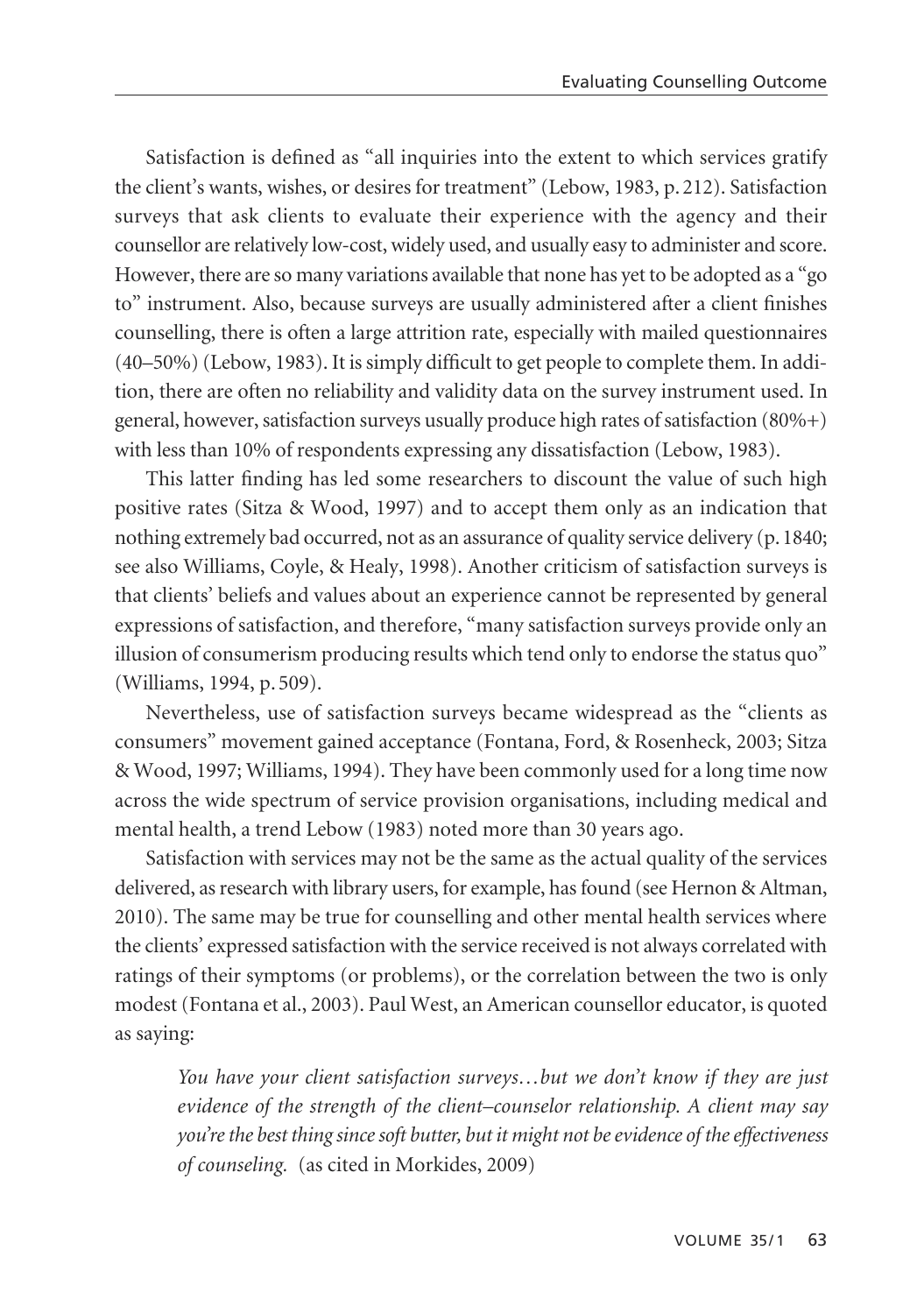Some researchers, e.g. Lebow (1982), have reported that the correlation of satisfaction with *global outcome* is high, but is less so when more specific outcome indicators are used. These conflicting findings suggest that "significant but low correlations between satisfaction and success indicate that satisfaction ratings cannot replace success ratings or other outcome indicators in assessments of quality of care" (Edwards, Yarvis, Mueller, & Langsley, 1978, p. 1), and that satisfaction with treatment may be assessed as an indication of quality care separate from clinical outcome (Fontana et al., 2003).

#### *Use of a standardised psychological or mental health instrument*

Typically, these sorts of measures are positivist in their approach, use standardised questionnaires consisting of pre-set and psychometrically determined items, and report validity and reliability information. The resulting data, called nomothetic data, allow researchers to compare groups of respondents and to generalise the results to larger groups (Sales & Alves, 2012). Choosing an instrument involves, at the very least, considering the type of data desired (e.g., behavioural, emotional, cognitive, social interactional, etc.); the cost of the instrument; and the time required to administer, score, and analyse the results (Granello et al., 1999). Lambert and Vermeersch (2013) listed 13 criteria they considered to be essential to choosing the right measure, a process that would be beyond the capability and interest of most agencies and practising counsellors.

Below are some typically used measures (used mostly in research studies, I believe), although in my opinion they do not always meet the previously stated criteria of being brief, low cost, and easy to administer, with the results being easy to summarise. The reasons they are not widely used in counselling practices are not known, but probably have to do with their perceived complexity, the lack of incentive for counsellors to collect outcome data, the fear of what such data might reveal about the quality of the  $s$ ervice $(s)$  provided, and a lack of expertise or confidence in using such instruments. Thus, to paraphrase Duncan and Reese's (2013, p. 135) view of this situation: "When is a measure too complicated? When clinicians won't use it."

The measures listed below are not offered as the "best" of their type. Rather, they are intended to give readers some examples of scales in current use (internationally) that rely on client self-report and are said to be brief and easy to administer. For those who would like further information about any one of them, a starting reference is provided. The extent to which any of these are used by New Zealand counsellors or agencies is not documented, although I believe that: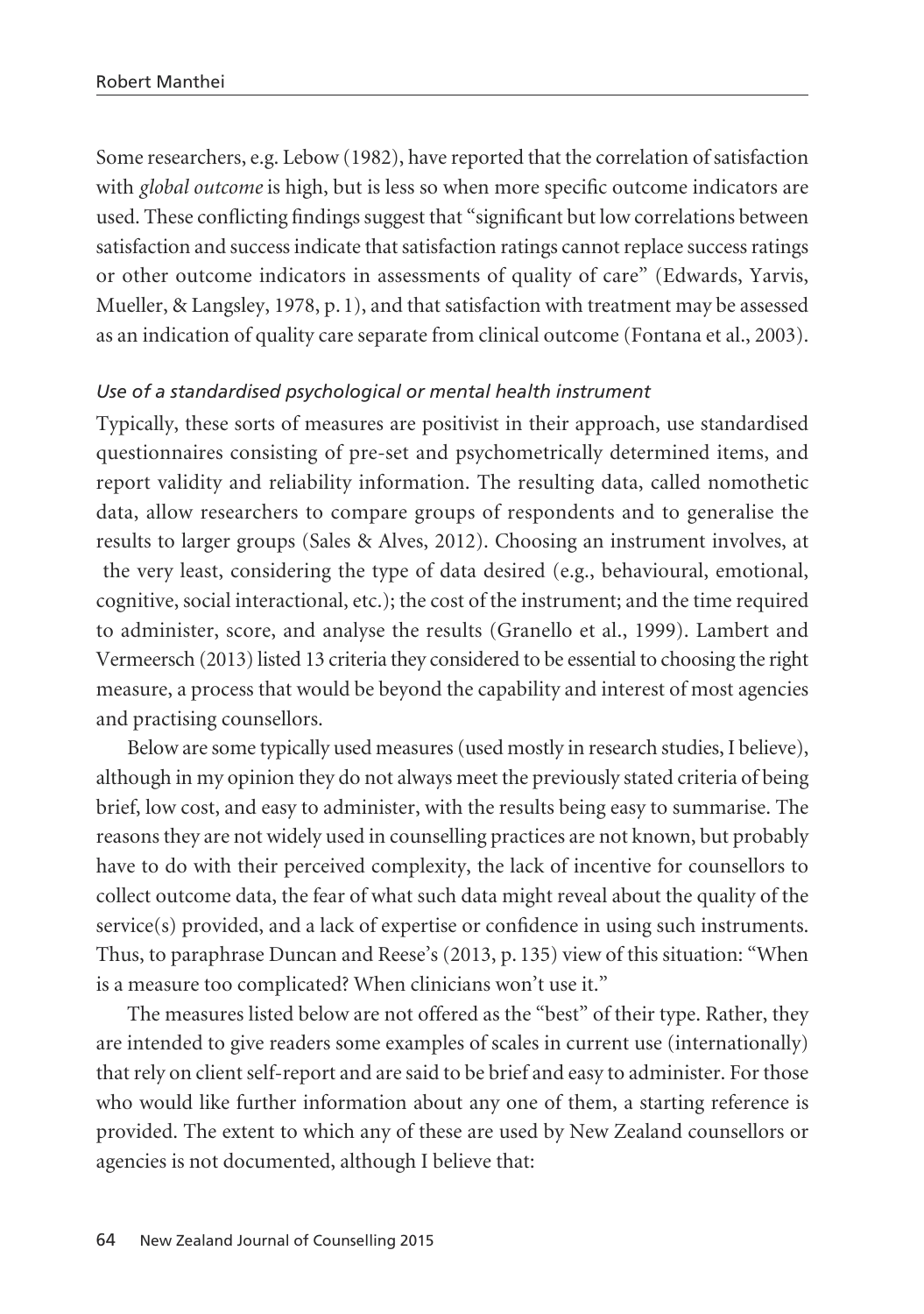- most could be acquired for minimal/affordable cost; and
- they are recognised as "proven" evaluation tools.

In spite of these advantages, however, I believe most of them would be considered too long, even though they are touted as relatively brief (taking between two and seven minutes to complete); too complicated; too "psychological/medical model" in their orientation and presentation; and too difficult to analyse without some statistical skills.

Finally, they tend either to measure a specifically diagnosed problem (e.g., BDI-II, depression), or generic health or wellbeing. An exception is Outcome Questionnaire-45 (OQ-45; Lambert et al., 2004) which introduces the concept of using a measure that not only assesses counselling outcome but also can be used to *influence the course of counselling as it progresses*. This key point is discussed more fully in relation to PCOMS (see below), which uses the data as a tool of therapy by providing session-by-session feedback to clients, and to monitor counselling outcome.

# *The Beck Depression Inventory*

The Beck Depression Inventory (Beck, 1972) is a 21-item multiple-choice self-report instrument that has been widely used for measuring a specific condition: depression.

## *Core Outcome Measure*

The Core Outcome Measure (Evans et al., 2002) is used pre- and post-counselling to assess overall wellbeing, current problems, life functioning, and risk. It uses 34 clientrated items to arrive at a measure of global distress.

# *The Outcome Questionnaire-45*

The OQ-45 (Lambert et al., 2004) is a 45-item self-report questionnaire that can be used for repeated measurements during the course of counselling. This use represents a shift from merely measuring change in counselling to incorporating the process of assessment into counselling itself (Lambert, 2010). The OQ-45 takes seven minutes to complete and can be scored and analysed electronically. It assesses three areas: symptom distress, interpersonal relations, and social role, as well as providing a total score of wellbeing.

**Sample items:** Rated on a five-point scale, from "Never" to "Always"

- i. I get along with others
- ii. I tire quickly
- iii. I feel no interest in things
- iv. I feel stressed at work/school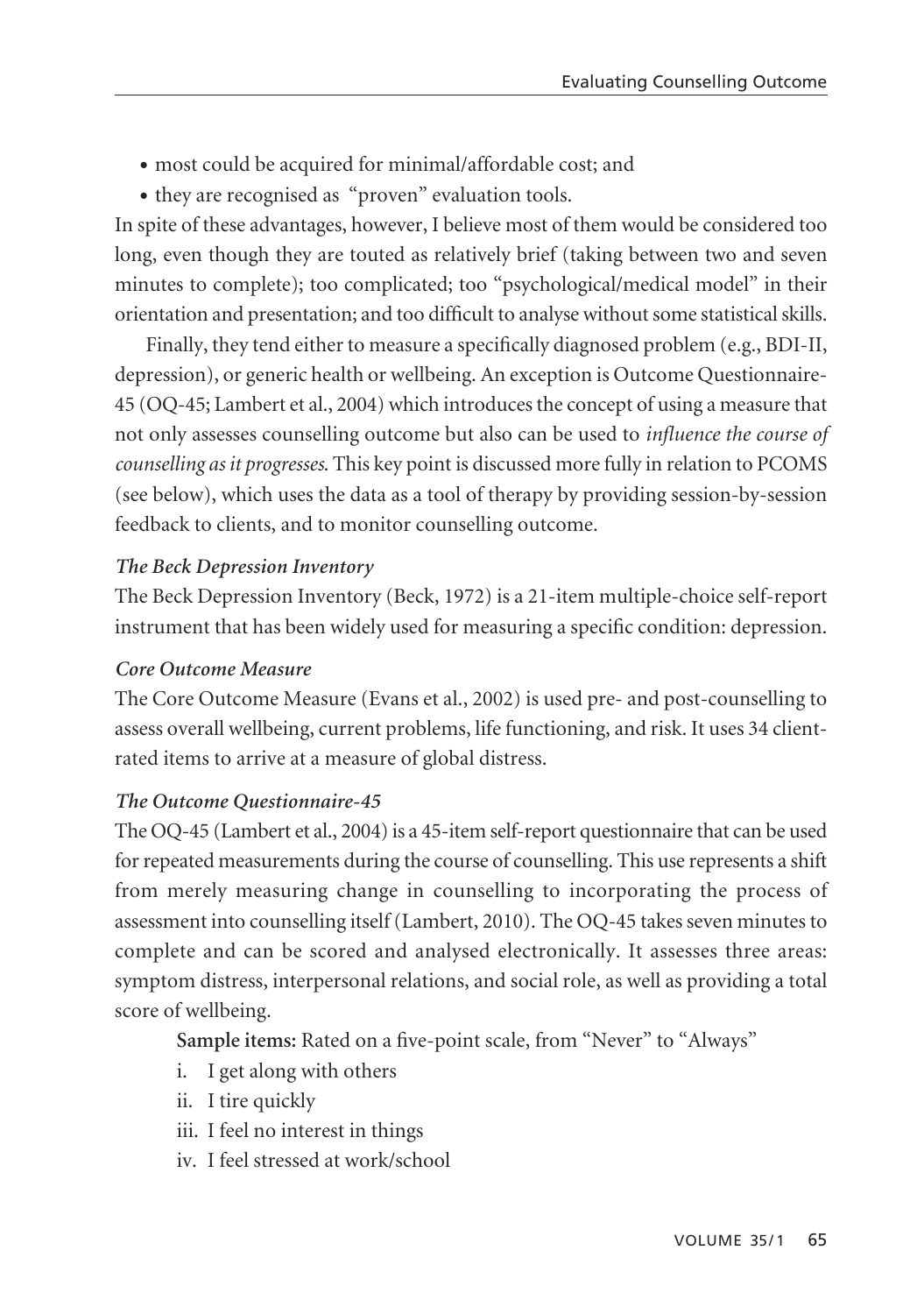## *The Quality of Life Scale*

The Quality of Life Scale (Heinrichs, Hanlon, & Carpenter, 1984) is a client selfreport scale that uses 32 items to assess global wellbeing. It is designed for clients 17 years and over.

### *SF Health Surveys*

SF Health Surveys (SF Health Surveys, n.d.) are said to be the most frequently reported measure of health and wellbeing in the literature (Ashworth et al., 2004). Ratings are client self-reports and the measure is designed for people 18 years and older. The survey is available in 36-, 12-, and 8-item versions; all three measure eight health domains.

#### *General Well-being Schedule*

The General Well-being Schedule (Dupuy, 1977) is an index of general wellbeing consisting of 18 items assessing life satisfaction and level of psychological distress. Scoring is based on a scale ranging from 0 to 110, with lower scores indicating more severe distress. The three levels of distress are sectioned accordingly: 0 to 60 reflects "severe distress;" 61 to 72 "moderate distress;" and 73 to 110 "positive well-being." The Schedule collects client self-reported information and is self-administered by clients.

**Sample items:** The Schedule "contains questions about how you feel and how things have been going with you. For each question, mark (X) the answer which best applies to you."

1. How have you been feeling in general? (DURING THE PAST MONTH) 1) In excellent spirits; 2) In very good spirits; 3) In good spirits mostly; 4) I have been up and down in spirits a lot; 5) In low spirits mostly; 6) In very low spirits.

2. Have you been bothered by nervousness or your "nerves"? (DURING THE PAST MONTH) 1) Extremely so—to the point where I could not work or take care of things; 2) Very much so; 3) Quite a bit; 4) Some—enough to bother me; 5) A little; 6) Not at all.

## *Partners for Change Outcome Management System (PCOMS)3*

PCOMS (Duncan, 2012) is another example of a nomothetic measure that allows for comparisons across groups of clients. It is discussed separately because of its international popularity and widespread use among counsellors in many countries. It is also becoming popular in New Zealand, with several agencies using it: Relationship Services Aotearoa (RA) (unfortunately, PCOMS was never fully implemented before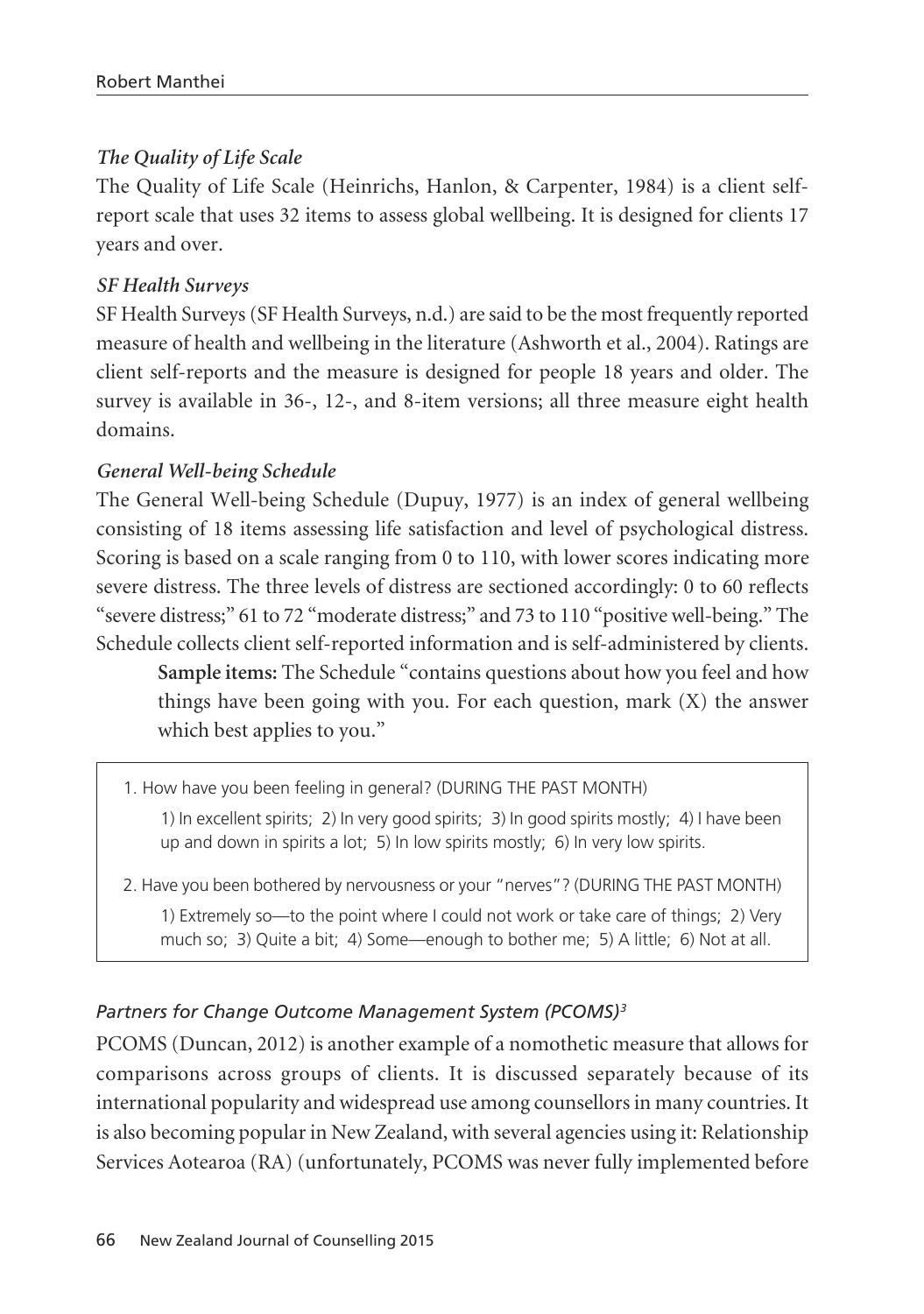

**Figure 1**: Outcome Rating Scale (ORS)

RA's closure in 2015); WellElder (Wellington) (for details on its use, see Manthei & Nourse, 2012); Methodist Mission Southern (Dunedin); and Wesley Community Action (Wellington). There may be others that I am unaware of.

PCOMS was previously known (and still is to many) as CDOI—Client Directed, Outcomes Informed. The measure contains two 4-item scales: the Outcome Rating Scale (ORS) and the Session Rating Scale (SRS). Although based on the Outcome Questionnaire (Lambert, 2010), it is shorter, takes less time to complete, is best when used as an aid to on-going counselling on a session-by-session basis (a procedure called FIT, or Feedback-Informed Treatment), and uses only a single question to assess each of the underlying four factors in the OQ. If you are confused about all of the acronyms involved or want background on them, see Miller (2014).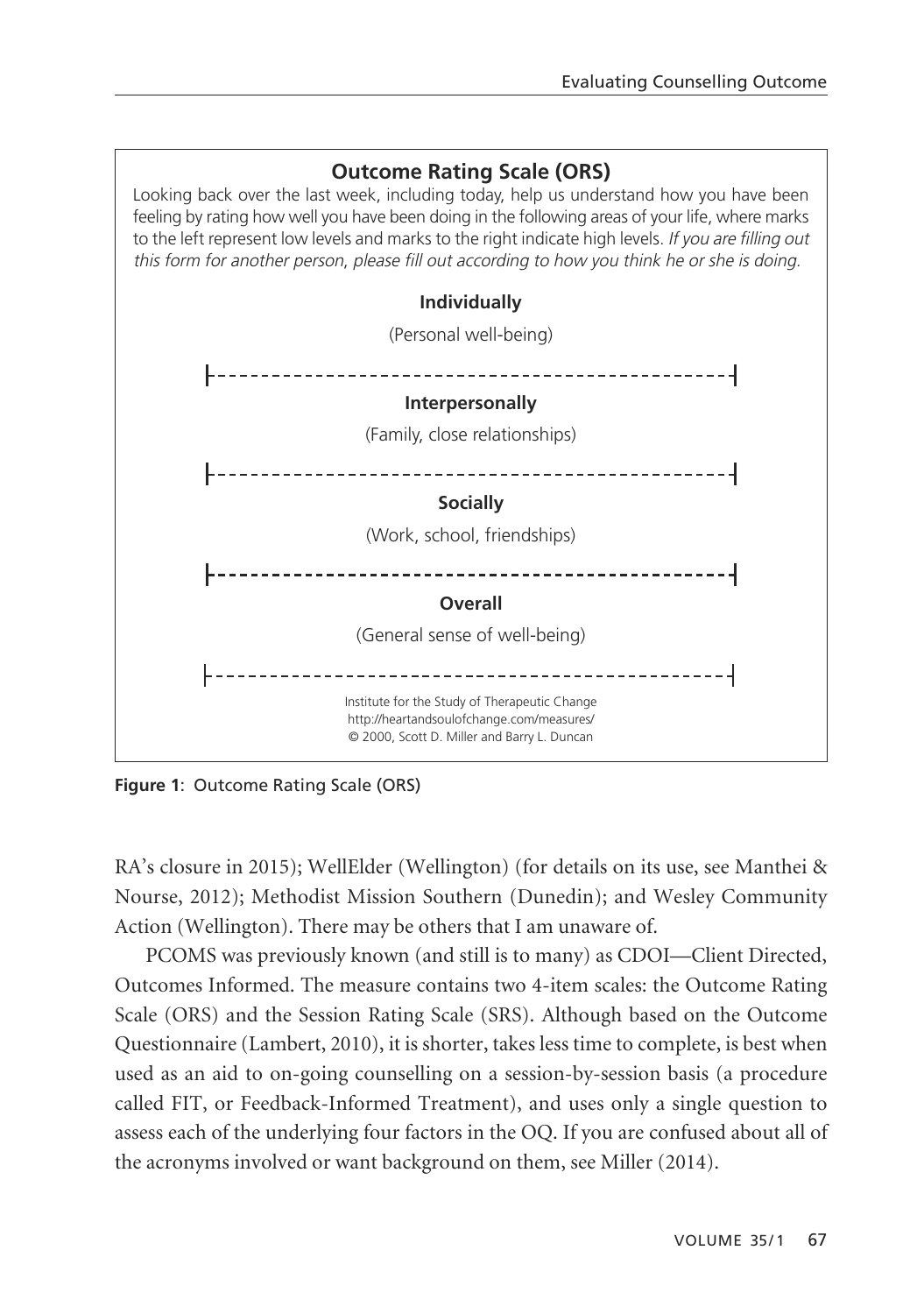| <b>Session Rating Scale</b><br>(SRS V.3.0)                                                                                                             |                                                           |                                                                                 |  |  |  |  |  |
|--------------------------------------------------------------------------------------------------------------------------------------------------------|-----------------------------------------------------------|---------------------------------------------------------------------------------|--|--|--|--|--|
| Please rate today's session by placing a mark on the line nearest to the description<br>that best fits your experience.                                |                                                           |                                                                                 |  |  |  |  |  |
| I did not feel heard,<br>understood, and<br>respected.                                                                                                 | <b>Relationship</b><br>-------                            | I felt heard,<br>understood, and<br>respected.                                  |  |  |  |  |  |
| We did not work on<br>or talk about what I<br>wanted to work on<br>or talk about.                                                                      | <b>Goals and Topics</b>                                   | We worked on and<br>talked about what I<br>wanted to work on<br>and talk about. |  |  |  |  |  |
| The therapist's<br>approach is not a<br>good fit for me.                                                                                               | <b>Approach or Method</b>                                 | The therapist's<br>approach is a good<br>fit for me.                            |  |  |  |  |  |
| There was<br>something missing in<br>the session today.                                                                                                | $\begin{array}{c} \textbf{Overall} \\ \hline \end{array}$ | Overall, today's<br>session was right for<br>me.                                |  |  |  |  |  |
| Institute for the Study of Therapeutic Change<br>http://heartandsoulofchange.com/measures/<br>© 2002, Scott D. Miller, Barry L. Duncan, & Lynn Johnson |                                                           |                                                                                 |  |  |  |  |  |

**Figure 2:** Session Rating Scale (SRS V.3.0)

The first of the two scales, the ORS, is administered to clients at the beginning of a counselling session and is meant to assess change since the previous session (Duncan, 2014, provides a good description of how it is used in practice). It is scored using a 10 cm, visual analogue scale. Clients place a mark at the point on the scale at which they judge themselves to be. The four lengths are then measured and totalled to get an overall score (min = 0; max = 40). The four questions in the ORS are shown in Figure 1.

The second scale, the SRS (see Figure 2), uses a similar format and scoring. It is administered at the end of each session and assesses four aspects of the therapeutic alliance: the relational bond, the goals and topics of the session, the approach or method used, and the client's overall impression of the session (Duncan, 2012).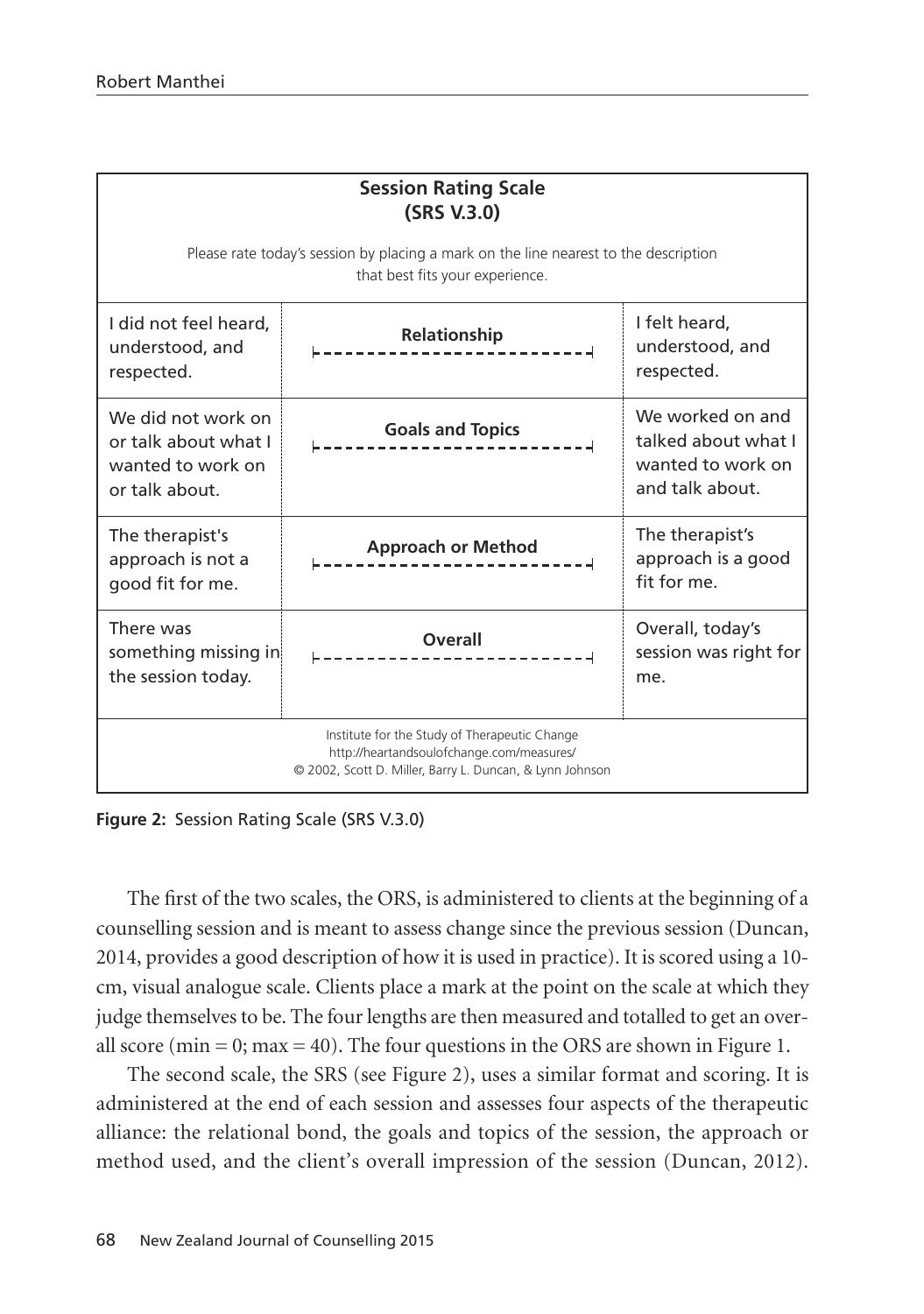Because the SRS assesses the tone or climate of the actual sessions, rather than the client's perceptions of how he or she is functioning, only the ORS is considered further in this article.

Studies that have reported ORS scores have used either clinical and/or non-clinical samples, the distinction being:

**Clinical samples**include people who sought or were referred for psychological help. Their ORS scores are expected to be less than 25 at the beginning of counselling (Miller & Bargmann, 2012).

**Non-clinical samples** consist of people from the general population who are not presumed to need or desire psychological help. Their scores are expected to be 25 or higher. "A score of 25, the clinical cut off, differentiates those who are experiencing enough distress to be in a helping relationship from those who are not" (Duncan & Miller, 2014). A score of 25 or more is thus the dividing line between the clinical and non-clinical populations (Miller & Bargmann, 2012; Duncan & Miller, 2014; Reese, Toland, Slone, & Norsworthy, 2010). The cut-off points for adolescents (28) and children (32) have been found to be higher than for adults (Green & Latchford, 2012).

A further distinction has been made in the data reported for clinical samples between scores for those clients who received feedback on their ORS ratings during their counselling (as the scale is meant to be used; see Duncan, 2014) and those who only completed the scale before and after their counselling and therefore received no feedback during counselling. This group of clients were simply given what is called "treatment as usual" (TAU).

**"Feedback" clients**take part in a transparent, session-by-session discussion between counsellor and client about the client's ratings of his/her problems (ORS score) and the relationship with the counsellor (SRS score). This discussion is used to influence the course of counselling. This feature of PCOMS is important because research has clearly demonstrated that "feedback" clients make greater gains in counselling than TAU clients (see Tables 4 and 5 for details).

**"Treatment-as-usual" clients** are involved in no such session-by-session assessment or discussion, and counselling is delivered as usual.

Key information about the ORS includes:

- 1. The ORS is not tied to any particular theoretical orientation (Anker, Duncan, & Sparks, 2009).
- 2. Since there is a high correlation among the four items, the ORS can be used as a global measure by summing up the four item scores to get a total ORS score (Miller, Duncan, Brown, Sparks, & Claud, 2003).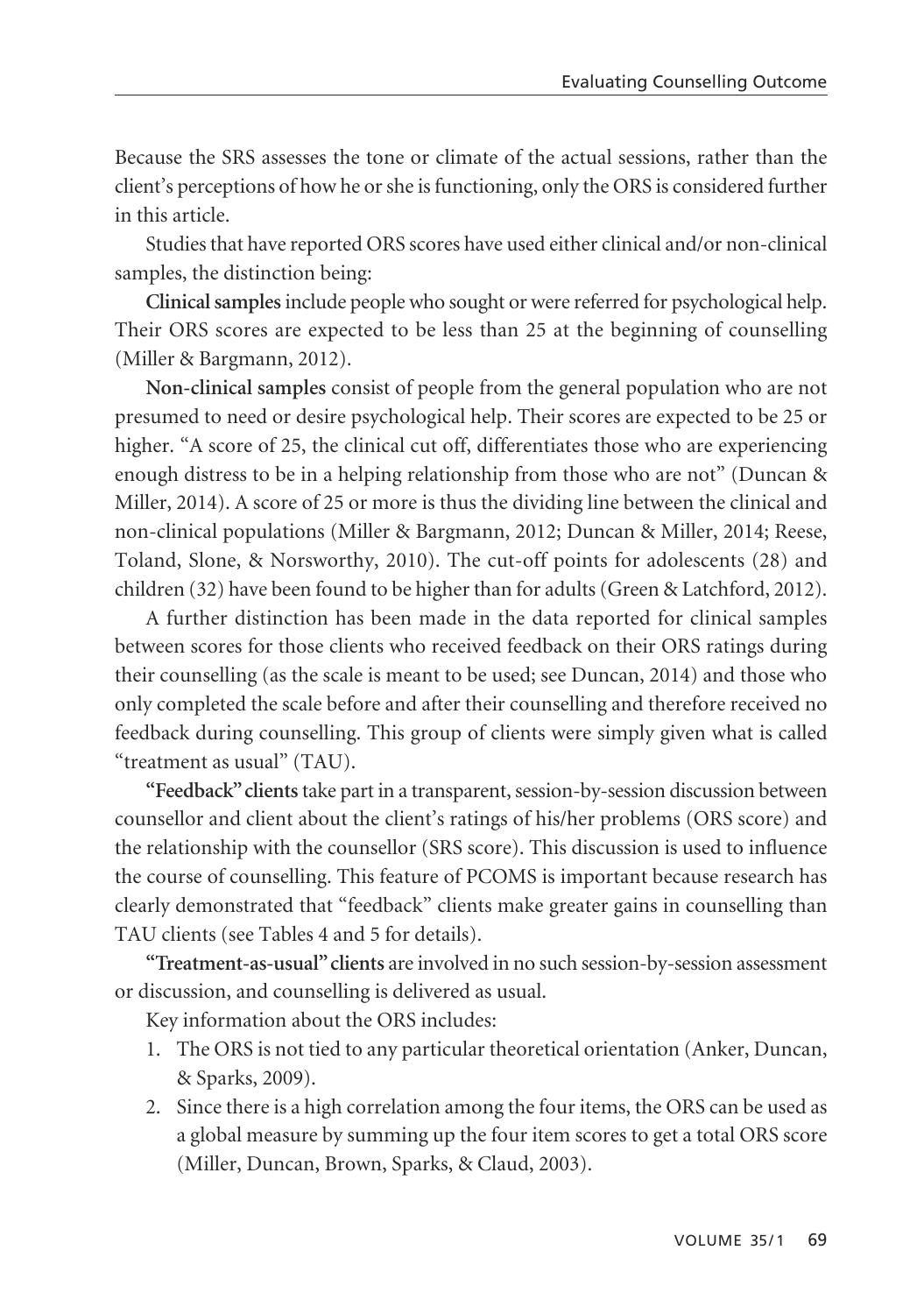- 3. There is a high client completion rate (Miller, Duncan, Sorrell, & Brown, 2005) and the ORS usually takes only a minute or two to complete.
- 4. The ORS is strongly correlated with other mental health measures, e.g., OQ-45 and the Depression Anxiety Stress Scale (Bringhurst, Watson, Miller, & Duncan, 2006; Campbell & Hemsley, 2009; Duncan, 2014; Green & Latchford, 2012; Miller et al., 2003).
- 5. The average intake pre-counselling score in outpatient mental health settings (where people are seeking counselling help) is 18–19 (Miller & Bargmann, 2012).
- 6. Between 25 and 33% of adults (18+ years) from a clinical population (that is, those seeking or referred for counselling) score above 25 at intake (the clinical cut-off point) (Miller & Bargmann, 2012). For example, this rate was reported to be 27% (in Reese, Duncan, Bohanske, Owen, & Mina, 2014), 28.4% (in Reese, Norsworthy, & Rowlands, 2009), and 25% (in Miller, Duncan, Brown, Sorrell, & Chalk, 2006), all within the suggested range.
- 7. People scoring above 25 at intake are at a heightened risk for deterioration (Miller & Bargmann, 2012; Miller et al., 2005). This is thought to be due to the client having been mandated (ordered) to receive counselling, wanting help with a particular problem, already being a highly functioning person who wants to grow or actualise further, or having misunderstood the scale in some way (Miller & Bargmann, 2012).

Miller and Duncan (2004, as cited in Anker et al., 2009) recommended the following guidelines for describing change in counselling as measured by the ORS (also described in Reese et al., 2010):

**Clinically Significant Change**: beginning counselling with a score below the clinical cut-off of 25 points on the four scales and improving at least 5 points to a score of at least 25 or more.

**Reliable Change:** a gain of 5 points, but not exceeding the clinical cut-off at the end of counselling.

**No Change:** failing to gain (or lose) 5 points during counselling.

**Deterioration/Worse Off:** a drop of 5 or more points from pre- to post-counselling.

#### *Findings relating to the utility of the ORS*

The utility of the ORS has been assessed in a number of studies internationally. In Tables 1 and 2 below, scores are compared for those clients who received feedback on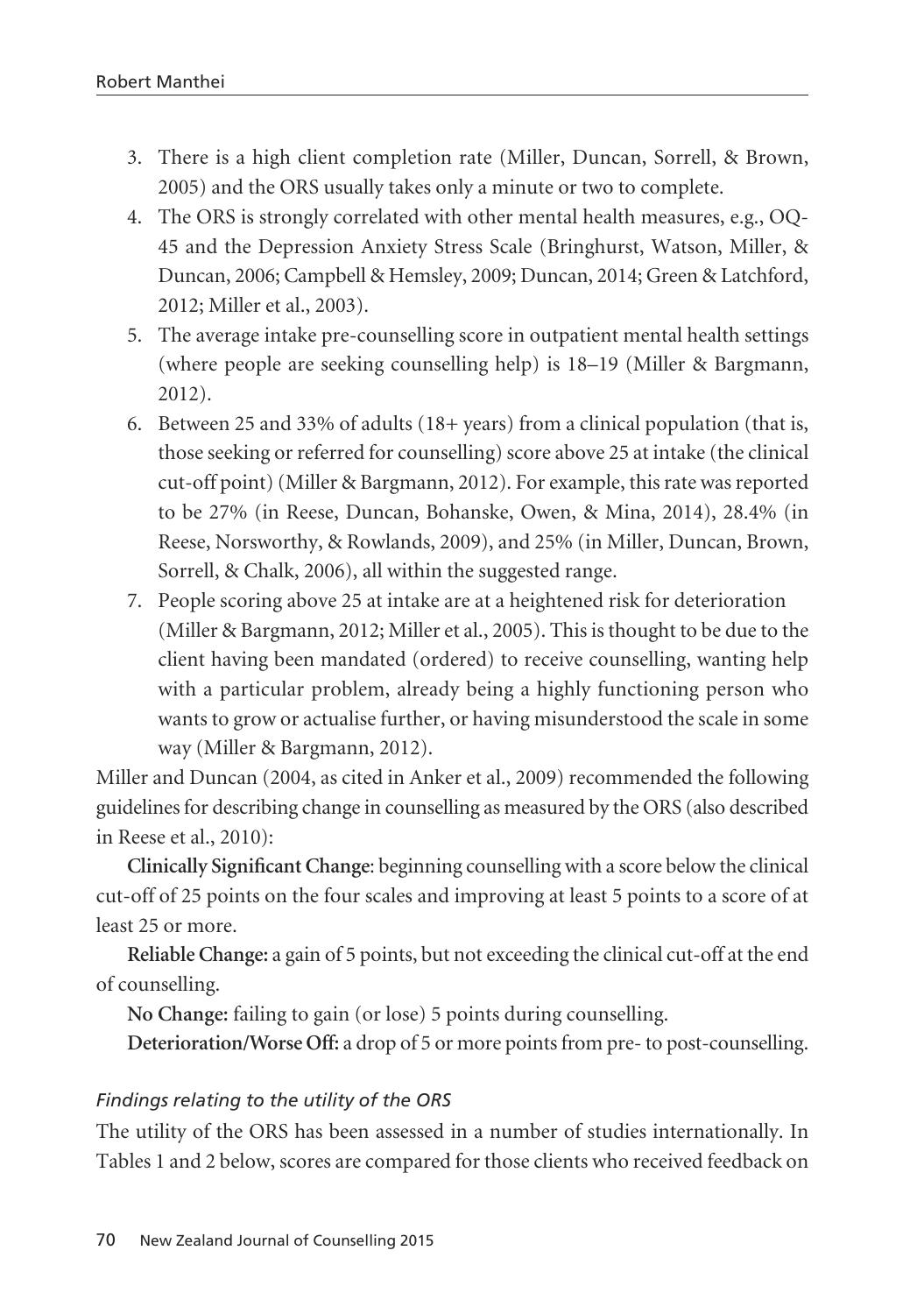|                                    | Change $=$                  | Clinical | Reliable   | None       | Worse    |
|------------------------------------|-----------------------------|----------|------------|------------|----------|
| Manthei & Nourse, 2012:            | $n = 281. NZ$               |          | 68.9%      | 16%        | 10.9%    |
| Anker et al., 2009:                | $n=206.$ Nor                | 40.8     | 9.7        | 13.6       | 1.9      |
| Reese et al., 2009:<br>(2 studies) | $n=50.$ USA<br>$n=45$ , USA |          | 80<br>66.7 | 16<br>28.9 | 4<br>4.4 |
| Reese et al., 2010:                | $n=54$ , USA                | 48.1     | 16.7       | 27.8       | 7.4      |
| Cooper et al., 2013:               | n=288, Ire                  | 88.7     |            | 7.4        | 3.9      |
| Schuman et al., 2014:              | $n=137.$ USA                | 28.4     | 20.4       | 36.5       | 14.6     |
| Miller et al., 2006:               | n=3612, USA                 |          | 47         | 45         | 8        |

**Table 1.** Proportions of clients benefitting from counselling using feedback

Note: Some of the above studies have removed those clients who scored 25 or above at intake from further analysis.

## **Table 2.** Proportions of clients benefitting from counselling who did not receive feedback during the counselling

|                                    | $Change =$                   | Clinical | Reliable     | <b>None</b>  | Worse       |
|------------------------------------|------------------------------|----------|--------------|--------------|-------------|
| Anker et al., 2009:                | $n=204$ . Nor                | 10.8%    | 11.8%        | 23.5%        | 3.9%        |
| Reese et al., 2009:<br>(2 studies) | $n=24$ , USA<br>$n=29$ , USA |          | 54.2<br>41.4 | 33.3<br>55.2 | 12.5<br>3.4 |
| Reese et al., 2010:                | $n=38.$ USA                  | 29.6     | 14.8         | 11 1         | 3.7         |
| Schuman et al., 2014:              | $n=126.$ USA                 | 11 Q     | 23.8         | 49.2         | 119         |

their ORS ratings while counselling was taking place (see Duncan, 2014) and clients who completed the scale before and after their counselling but received no feedback during counselling.

#### *Are there national or cultural differences in scores on the ORS and SRS?*

Differences have been found in two Dutch studies using the ORS. In the first (Hafhenscheid, Duncan, & Miller, 2010), a reliable change score was found to be 8, not 5 as reported by Miller and Bargmann (2012). In the second (Janse, Boezen-Hilberdink, van Dijk, Verbraak, & Hutschemaeckers, 2014), a cut-off point of 24—compared to the USA cut-off point of 25—was found, and the reliable change score was established as 9, not 5. These two studies indicate that there may be important cultural or national differences on the ORS and SRS across countries.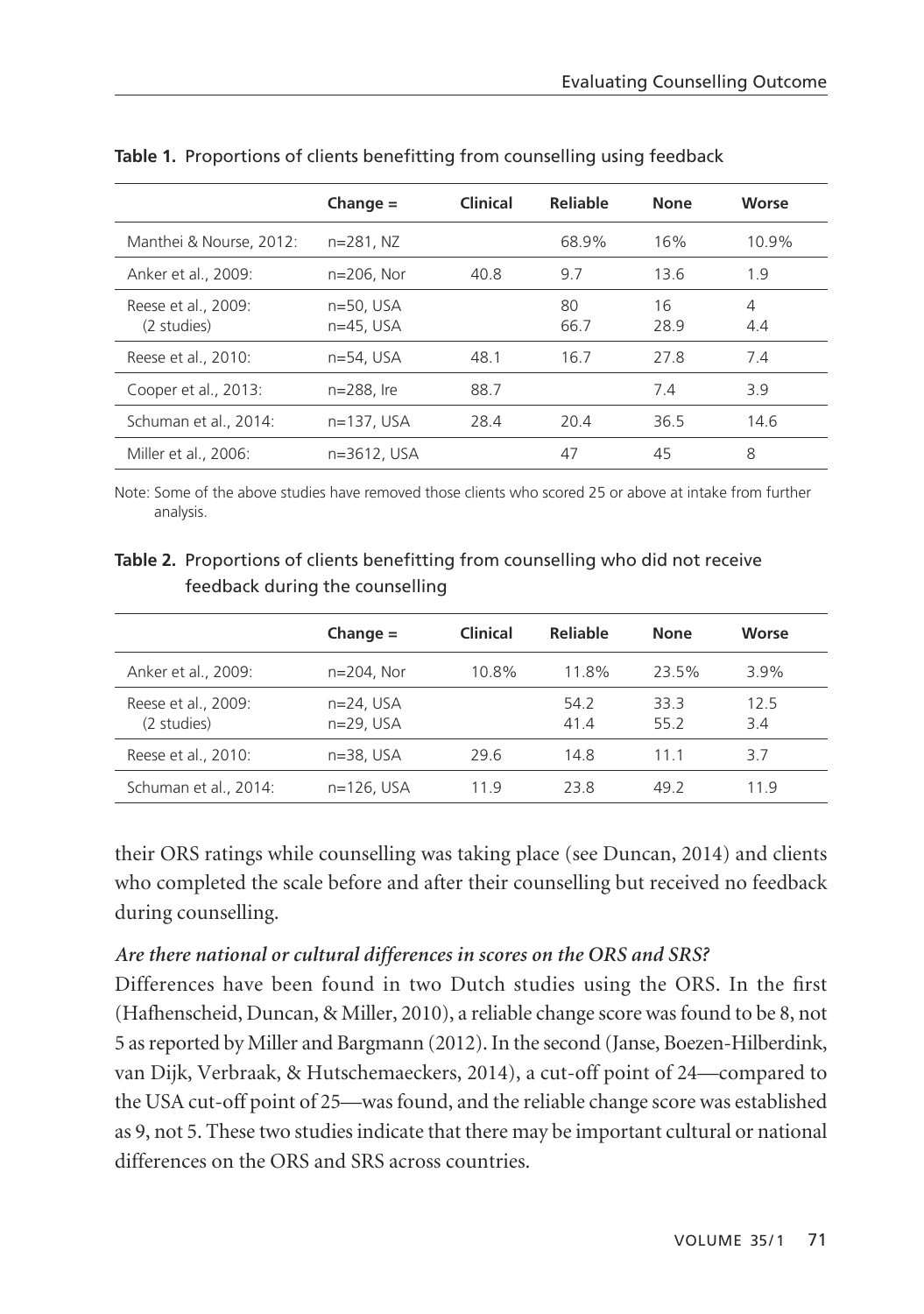I was unable to find any other attempts to standardise the ORS in additional countries. It seems to be assumed that the USA baseline scores can be readily used across countries. As evidence of this assumption, the ORS and SRS have been translated into a number of different languages—Dutch, Finnish, French, German, Greek, Hebrew, Norwegian, Slovak, Spanish, and Swedish—and, with the exception of the Netherlands, are presumably being used in those countries without country-specific standardised scores (Hafhenscheid et al., 2010). A Mäori version of the two scales has been published, called the Kaupapa Outcome Rating Scale (Drury, 2007). Data from the use of this te reo version have not been published to my knowledge.

## *Are there racial differences in ORS scores?*

Very few racially specific data were reported. An exception was Reese et al. (2014) who reported pre- and post-scores for a clinical sample of outpatient clients in the USA, including Hispanic, Afro-American, Native American, Asian American, Euro-American, and "Other" clients. There were no significant differences in pre- or post-ORS scores among the racial groups.

## *Are there gender differences in pre- and post-ORS scores?*

No gender differences were highlighted in a USA study (Reese et al., 2014), nor in separate studies based in the Netherlands (Janse et al., 2014), Norway (Anker, Owen, Duncan, & Sparks, 2010), and New Zealand (Manthei & Nourse, 2012). However, two other studies from the USA reported significant differences in pre-ORS scores, but the results were in conflict, and no useful explanations or reasons were offered (the differences were described as "perplexing") (Bringhurst et al., 2006).

## *What is the typical pre-counselling ORS score for the general population?*

Typical pre-counselling scores in the general population, based on non-clinical samples, are shown in Table 3.

# *What is the difference in pre- and post-counselling scores between clients who received feedback on their ORS scores as part of their counselling and those who did not?*

Several studies have shown that the use of the ORS as it was designed—to give sessionby-session feedback to clients on their progress and their relationship with the counsellor—results in significantly better outcomes (compare the average gain scores in Table 4 with that in Table 5) (Miller et al., 2006; Reese et al., 2009, 2010; Schuman, Slone, Reese, & Duncan, 2014).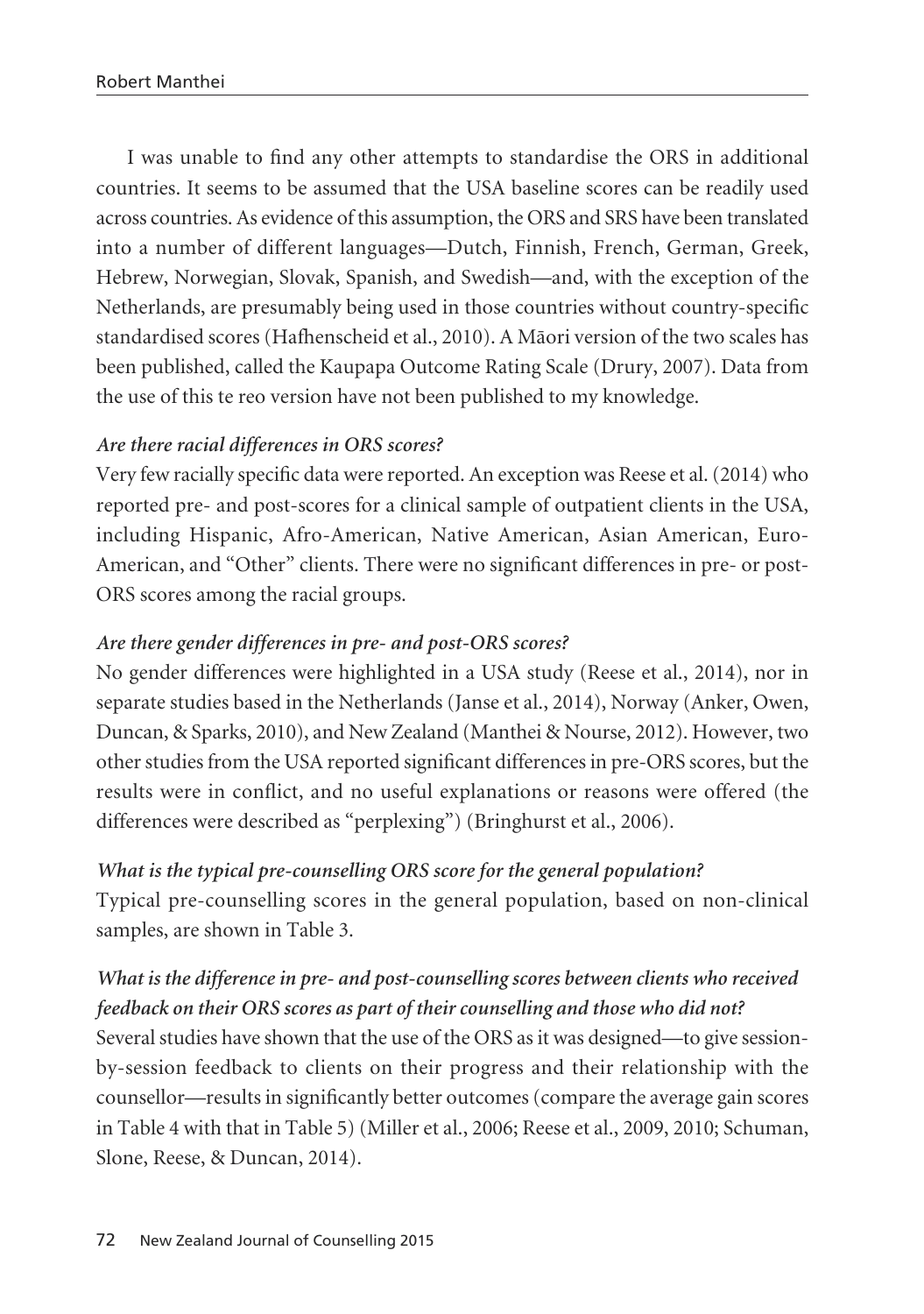|                                                      | Pre ORS    |            |
|------------------------------------------------------|------------|------------|
| From a Dutch sample (n=116) (Janse et al., 2014):    | $m = 29.6$ | $sd = 6.6$ |
| From a USA sample (n=86) (Miller et al., 2003):      | $m = 27.9$ | $sd = 6$   |
| From a USA sample (n= 98) (Bringhurst et al., 2006): | $m = 299$  | $sd = 75$  |

## **Table 3.** Typical pre-counselling ORS score for the general population (non-clinical samples)

### **Table 4.** Pre- and post-counselling ORS scores for clinical samples receiving feedback with their counselling

|                               | Pre         | Post          | Gain        |
|-------------------------------|-------------|---------------|-------------|
| Adult means, all countries:   | 20.2(8.6)   | 27.4(8.1)     | 7.2         |
| Range:                        | $(18 - 23)$ | $(23 - 32)$   |             |
| Student means, all countries: | 21.1(8.1)   | 29.9(7.4)     | 8.8         |
| Range:                        |             | $(18.5 - 25)$ | $(25 - 33)$ |

## **Table 5.** Pre- and post-counselling ORS scores for clients who did not receive feedback on their scores as part of their counselling

|                | Pre         | Post        | Gain |
|----------------|-------------|-------------|------|
| Adults' means: | 20.6(8.1)   | 26.1(8.7)   | 5.5  |
| Range:         | $(18 - 24)$ | $(22 - 30)$ |      |

Table 4 provides a summary of data from 14 studies across five different countries, including New Zealand; Table 5 summaries data from eight studies in two countries.

*Are there different pre-counselling mean ORS scores for different problems/diagnoses?*  Although there are some data addressing this question, they are not sufficient to enable definitive statements to be made. For example, the average pre-ORS scores for clients with drug and alcohol problems were reported to be higher than those of the general mental health population (24.1 vs 19.6) (Janse et al., 2014; Miller et al., 2003). However, this was not substantiated by two American studies (Reese et al., 2014; Schuman et al., 2014), nor by an Australian study (Quirk, Miller, Duncan, & Owen, 2013).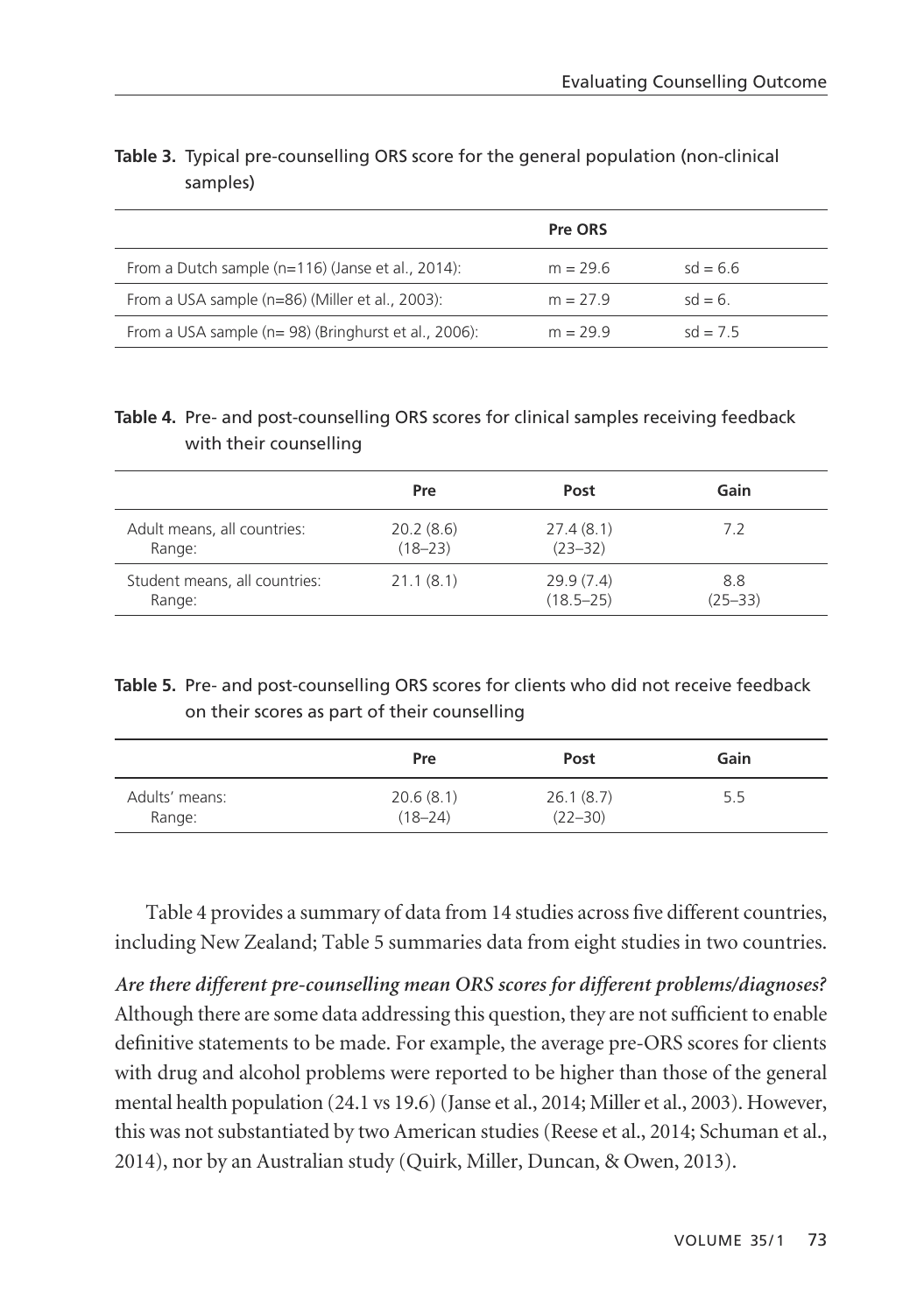In regard to other diagnoses, based on a large sample (n=5186 adults) and clients in 12 diagnostic categories (e.g., substance abuse, mood disorders, anxiety, schizo phrenia, bipolar), no significant differences in outcome were found (Reese et al., 2014).

#### *Overall suitability of the ORS for use in New Zealand*

Because the available research literature is sparse, the figures reported in published studies should be used with caution, especially if the scale is used in New Zealand where it has not been standardised.

There are several other considerations, as discussed below:

- 1. There is often a substantial shrinkage of subjects from intake to completion of counselling. This can be as high as 50% or more (Anker et al., 2009, 2010; Cooper, Stewart, Sparks, & Bunting, 2013; Reese et al., 2009, 2014). There is a question about what happens to these clients in terms of why they initially sought counselling. In contrast, New Zealand data on the elderly (Manthei & Nourse, 2012) showed that less than 1% of clients were "no shows," and only 4% missed appointments during the course of their counselling. These markedly low figures were thought to be indicative of a highly motivated and conscientious older population of clients. The high rates are consistent with those reported in the literature about the elderly (Gum et al., 2006; Kuruvilla, Fenwick, Haque, & Vassilas, 2006).
- 2. One-session clients can form as much as 20% of the total client load (Reese et al., 2014), but they are often excluded from the ORS analyses (Anker et al., 2009; Miller et al., 2006; Reese et al., 2014). This is done in spite of the fact that Miller et al. (2006) discovered that as many as 80% of one-session clients were found to have made positive change when they were followed up. These numbers are supported by New Zealand findings. For example, Manthei (1996, 2012) found that in two different agencies the number of one-session clients was 15% and 23% of the total, respectively. It was also found that when followed up, 62% of singlesession clients said their situations were improved (Manthei, 1996). Why exclude these clients from analysis when one-session therapy is so common here and in other countries?
- 3. Clients in clinical samples who score 25+ at intake are often excluded from analysis (Miller et al., 2006; Reese et al., 2010, 2014), yet they have chosen to seek counselling for reasons of their own. Why exclude them if their reasons for seeking counselling are sensible and legitimate?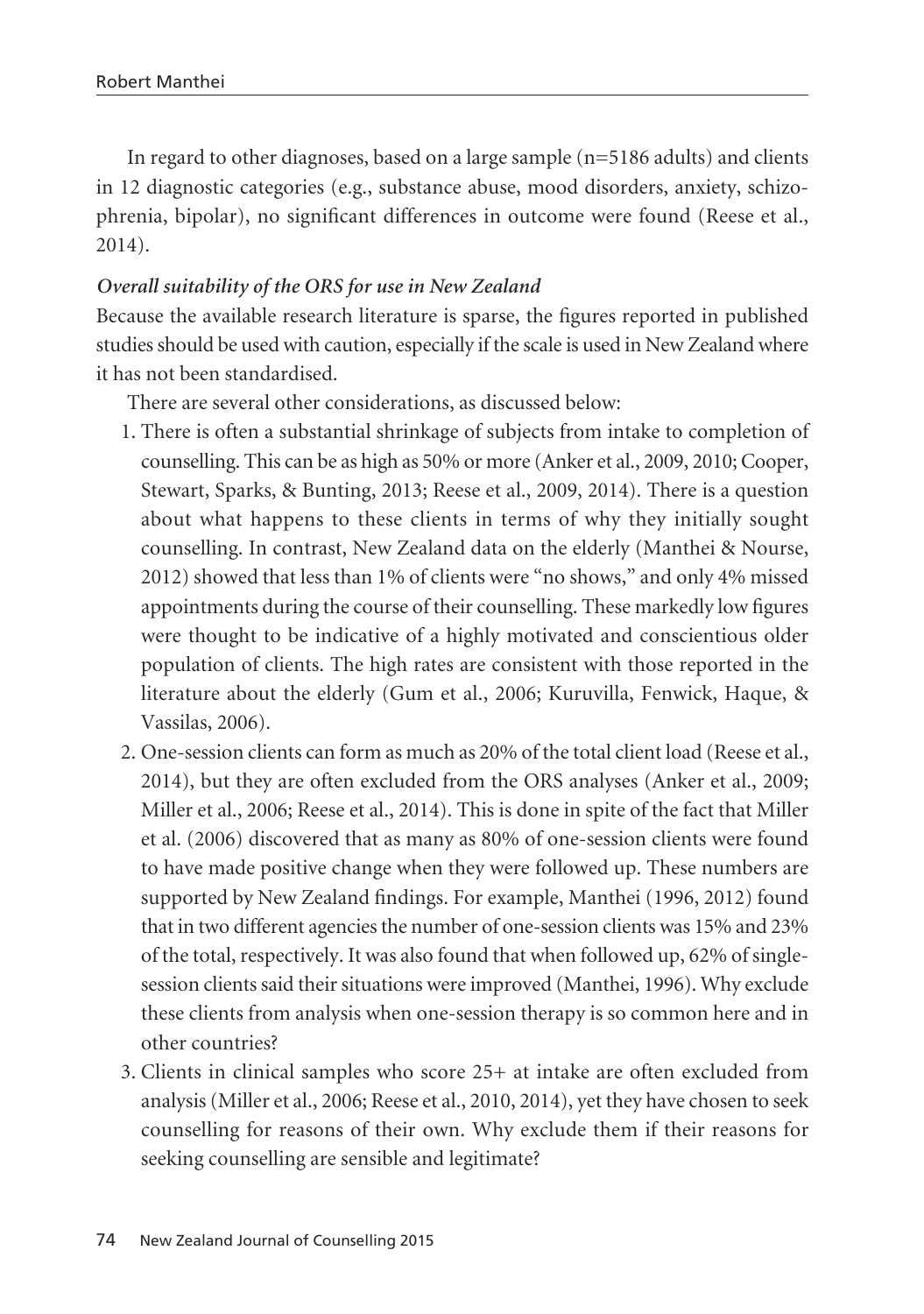Nevertheless, there appears to be general agreement about some aspects of the scale:

- 1. The ORS scale can be used with confidence to measure therapeutic change, both under the recommended "feedback" condition (FIT) and without use of "feedback." If feedback is used, greater gains in counselling can be expected. In addition, testing for a "retrospective shift" could also maximise gain (Manthei, 1997). Briefly, retrospective pre-testing involves having clients rate themselves again after their post-counselling rating, but as they now perceive themselves to have been before starting their counselling. This "looking back to how they were before counselling" rating can then be used to assess more accurately the effectiveness of training, or in this case, counselling (see Hoogstraten, 1982). In most cases, clients would rate themselves worse, or in greater distress, retrospectively than they did at pre-testing (usually due to greater insight achieved during counselling), which would result in greater improvement/gain (the difference between retrospective pre-counselling rating and post-counselling rating).
- 2. Average intake scores on the ORS for those seeking or being referred for counselling are usually 18 to 22. Typical scores for the general population seem to be 27 to 29.
- 3. About 25 to 33% of intake clients will score 25 or more on the ORS. This does not invalidate them from benefitting from counselling, but it might affect how they are treated and how their counselling might progress.
- 4. There may be cultural or national differences in ORS pre- and post-counselling scores. Not enough research evidence is available to confirm this. In the meantime, the scale continues to be used in many different countries as though it were culturally neutral.

5.Evidence for differences in outcome for gender and across different diagnostic categories is not clear.

6. The clinical cut-off point—originally identified as 25 in the USA—might be different for countries other than the USA (e.g., 24 for the Netherlands) and for different age groups (e.g., 32 for children and 28 for adolescents).

At the finish of counselling, it would be reasonable to expect at least 50% of clients to register gains of 5 points or more.

Typically, use of the ORS has revealed that less than 10% of clients deteriorate during counselling. This rate accords with other research.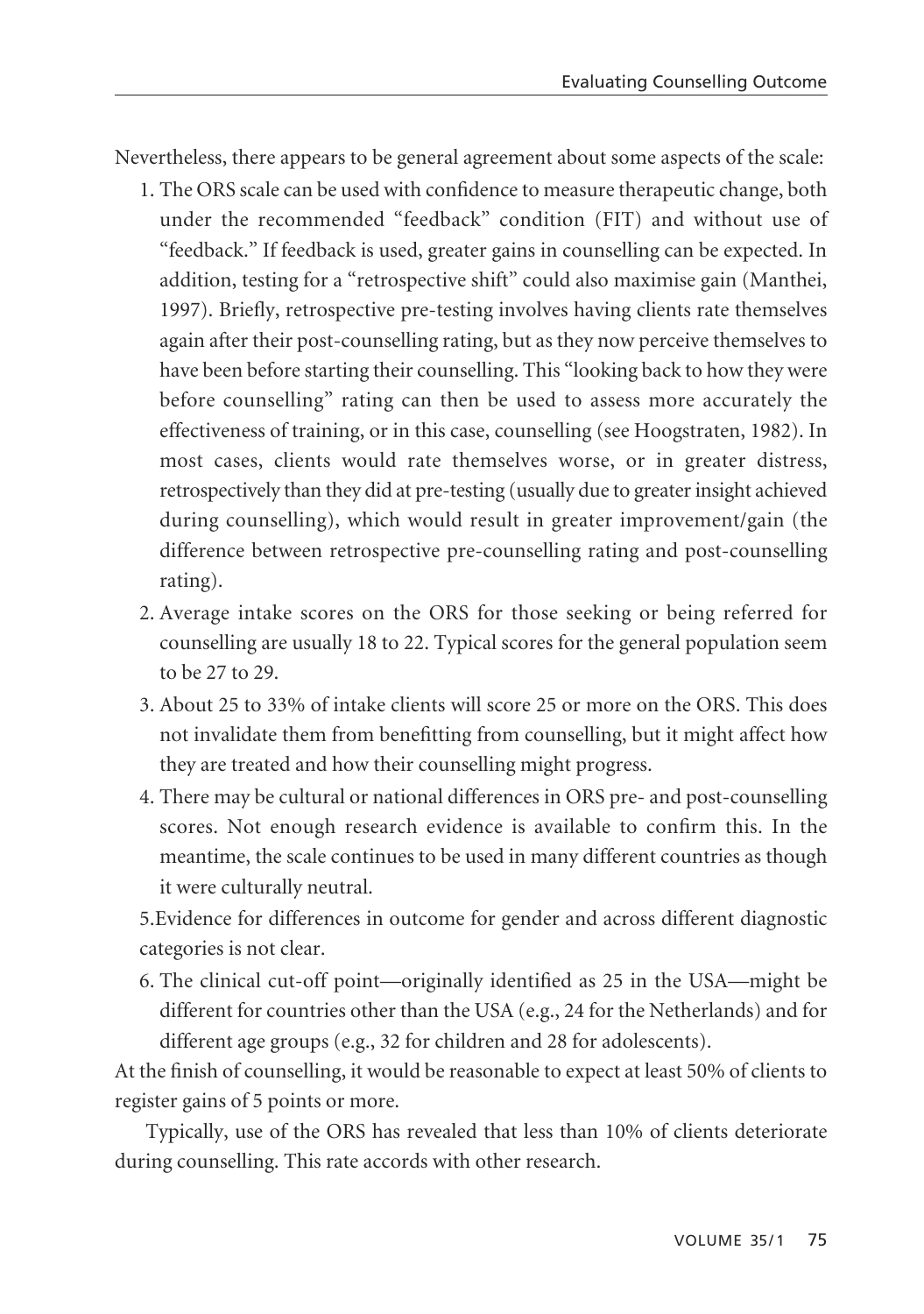# *Summary of the advantages and disadvantages of PCOMS Advantages*

• It is quick to complete, but measuring the point on the line at which the client's mark appears could be clumsy (it could be modified to make it simpler: a 10-cmlong line could be treated as a 10-point scale).

• There is no fee for individual practitioners using PCOMS, and agencies and individuals can register at http://scott-d-miller-ph-d.myshopify.com/collections/ performance-metrics/products/performance-metrics-for-the-ors-and-srs. Anyone interested in using the forms should register and also find out what other support services might be available, such as help with data analysis and interpretation.

• Both client and counsellor can complete the ORS. This allows two estimates of success and comparisons to be made—bearing in mind that it is common for counsellors to rate success "higher" than clients. This is not surprising given that clients and their counsellors disagree about many aspects of their shared counselling experience (Manthei, 2007).

• The CDOI (as the PCOMS is known to many) is already being used in several agencies in New Zealand and there is a wealth of international data with which to compare local results.

#### *Disadvantages*

• One obvious shortcoming is that it measures only general or global wellbeing. It does not assess the specific problems/complaints that brought the client to counselling.

• There may be counsellor resistance to having their performance rated. However, this would be a difficulty with almost any measure used. On the other hand there is probably little or no client resistance to its use, as long as they understand its purpose.

#### **Patient-Generated Outcome Measures (PGOMS)**

These are also referred to as PROMS (Patient-Reported Outcome Measures). In particular, this article looks at PSYCHLOPS (Psychological Outcome Profiles).

Patient-generated outcome evaluations (e.g., PGOMS, PROMS) are becoming more accepted in both mental health and medical settings (Patel, Veenstra, & Patrick, 2003; Sales & Alves, 2012). The measures are constructivist in that they provide idiographic, or individualised, perspectives on client-specified problems. Such measures tend to be client-friendly (after all, the client chooses the problems to be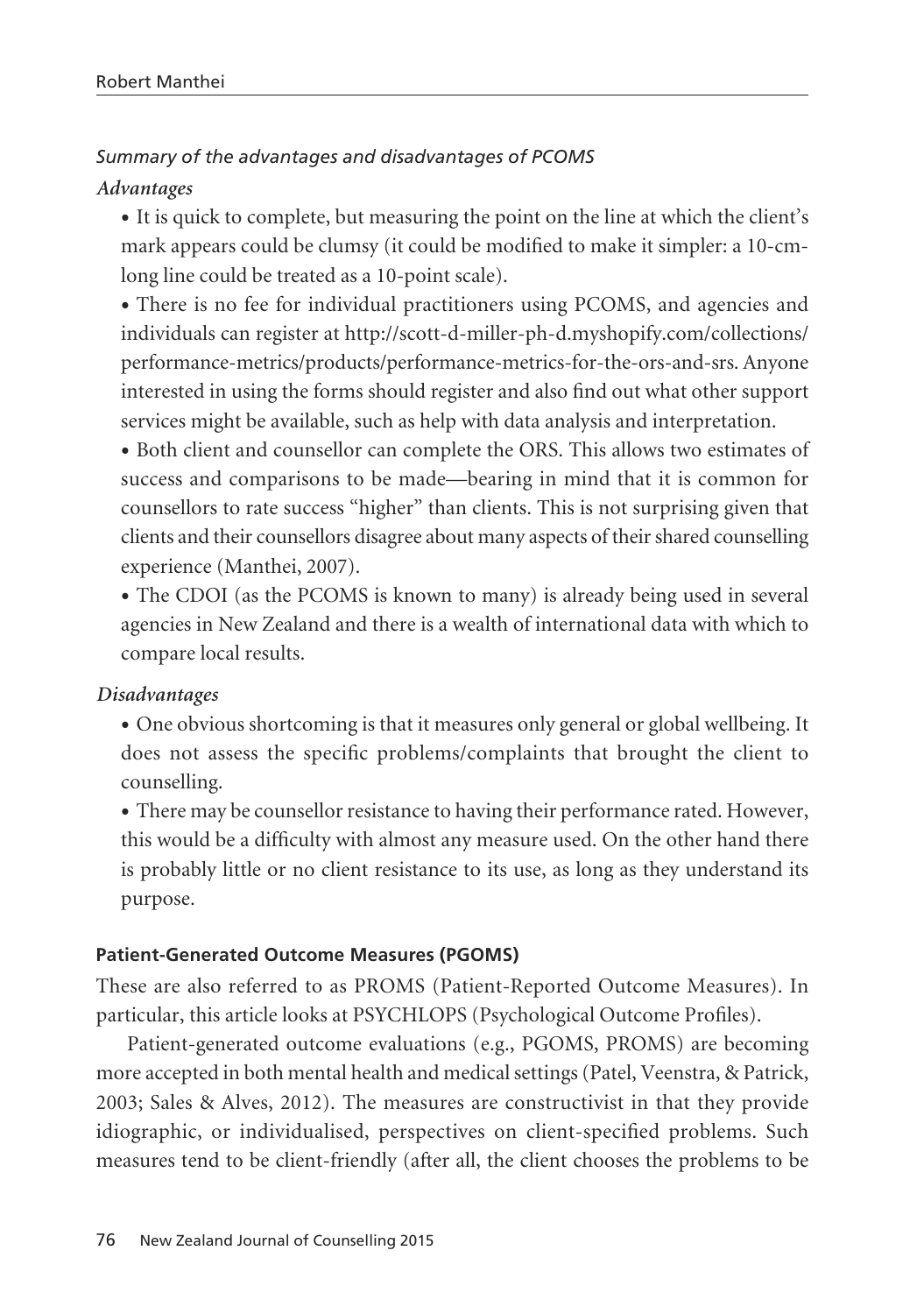worked on); specific, rather than global, evaluations of a client's wellbeing; flexible; and helpful to clarify the process of counselling (Sales & Alves, 2012). However, there are advantages to both nomothetic and idiographic approaches and some researchers have devised hybrid evaluation measures that use both.

One such measure is PSYCHLOPS, developed to assess counselling outcomes in terms of client-specified concerns (Ashworth et al., 2004), and then validated against the CORE-OM (Ashworth et al., 2005) and the HADS (Hospital Anxiety Depression Scale; Ashworth, Evans, & Clement, 2009). In both of those studies, the scale was reported to be comparable to improvement scores from the other two scales, but, importantly, it was found to be "a more sensitive measure of change than existing outcome measures" (Ashworth, 2007, p. 201). Test–retest reliability was reported to be "satisfactory" by Evans, Ashworth, and Peters (2010). The scale has also been validated using an Icelandic clinical population (Heoinsson, Kristjandothir, Olanson, & Siguronsson, 2013).

PSYCHLOPS evaluates three domains (see Figure 3): problems (idiographic data; two questions); functioning (idiographic data; one question); and overall wellbeing (nomothetic data; one question). The post-counselling form includes a fifth question assessing outcome or improvement using a five-point scale from "much better" to "much worse" (Ashworth et al., 2009). The scoring has changed over several years, but the most current version adds up the scores for the first four questions for a maximum total of 20. If, however, clients name only one problem instead of the requested two, the problem score is doubled so the total possible score remains 20 (Evans et al., 2010).

The first two questions ask clients to describe in their own words two current problems and rate how much and for how long the problems have affected them. Originally designed as a pre-/post-counselling measure, recent usage now incorporates a during-counselling version so that mid (or during) therapy scores can be obtained. These additional scores did not change outcome effect size, nor did the introduction of additional problem(s) affect estimated change (Czachowski, Seed, Schofield, & Ashworth, 2011). In practice, the pre-therapy score is compared with subsequent scores (during therapy and post-therapy). The difference is then called the "change score."

An individualised measure such as PSYCHLOPS has the advantage of assessing the effect of counselling on client-defined problems or concerns, not just generic items assessing aspects of functioning or wellbeing. This targeted approach to problem improvement could be of considerable interest to third-party funders such as the Ministries of Social Development, Justice, Corrections, etc., which often fund specific programmes designed to deal with specific client behaviours.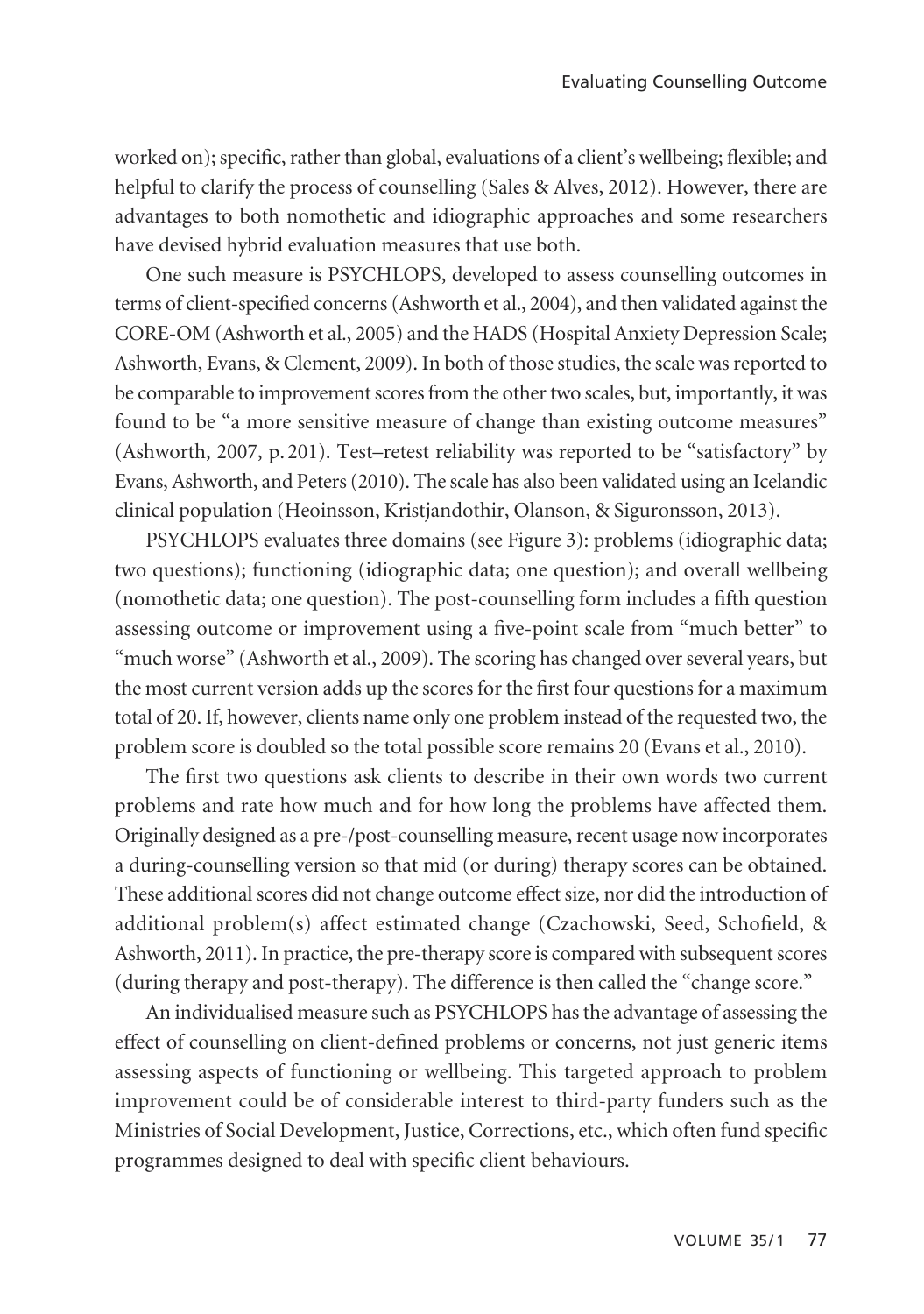**Figure 3:** An example of the PSYCHLOPS evaluation. For copies of the format currently in use, see www.psychlops.org

| 1 a Choose the problem that troubles you most. (Please write it below.)<br><b>b</b> How much has it affected you over the last week?<br>(Please tick one box below.)<br>0<br>5<br>$\mathbf{1}$<br>$\mathcal{P}$<br>3<br>4<br>Not at all affected $\bigcirc$ $\bigcirc$<br>$\bigcirc$<br>$\bigcirc$ .<br>○ Severely affected<br>c How long ago were you first concerned about this problem?<br>(Please tick one box below.)<br>$\Box$ Under one month<br>$\Box$ Between one and three months<br>$\Box$ Over three months but under one year<br>$\Box$ One to five years<br>$\Box$ Over five years<br>2 a Choose another problem that troubles you. (Please write it below.)<br><b>b</b> How much has it affected you over the last week?<br>(Please tick one box below.) |  |
|-------------------------------------------------------------------------------------------------------------------------------------------------------------------------------------------------------------------------------------------------------------------------------------------------------------------------------------------------------------------------------------------------------------------------------------------------------------------------------------------------------------------------------------------------------------------------------------------------------------------------------------------------------------------------------------------------------------------------------------------------------------------------|--|
|                                                                                                                                                                                                                                                                                                                                                                                                                                                                                                                                                                                                                                                                                                                                                                         |  |
|                                                                                                                                                                                                                                                                                                                                                                                                                                                                                                                                                                                                                                                                                                                                                                         |  |
|                                                                                                                                                                                                                                                                                                                                                                                                                                                                                                                                                                                                                                                                                                                                                                         |  |
|                                                                                                                                                                                                                                                                                                                                                                                                                                                                                                                                                                                                                                                                                                                                                                         |  |
|                                                                                                                                                                                                                                                                                                                                                                                                                                                                                                                                                                                                                                                                                                                                                                         |  |
|                                                                                                                                                                                                                                                                                                                                                                                                                                                                                                                                                                                                                                                                                                                                                                         |  |
|                                                                                                                                                                                                                                                                                                                                                                                                                                                                                                                                                                                                                                                                                                                                                                         |  |
|                                                                                                                                                                                                                                                                                                                                                                                                                                                                                                                                                                                                                                                                                                                                                                         |  |
|                                                                                                                                                                                                                                                                                                                                                                                                                                                                                                                                                                                                                                                                                                                                                                         |  |
|                                                                                                                                                                                                                                                                                                                                                                                                                                                                                                                                                                                                                                                                                                                                                                         |  |
|                                                                                                                                                                                                                                                                                                                                                                                                                                                                                                                                                                                                                                                                                                                                                                         |  |
|                                                                                                                                                                                                                                                                                                                                                                                                                                                                                                                                                                                                                                                                                                                                                                         |  |
| $1 \quad$                                                                                                                                                                                                                                                                                                                                                                                                                                                                                                                                                                                                                                                                                                                                                               |  |
| $\overline{2}$<br>5<br>0<br>4<br>3<br>$\bigcap$<br>Not at all affected $\bigcirc$<br>$\bigcirc$<br>$\bigcirc$<br>○ Severely affected                                                                                                                                                                                                                                                                                                                                                                                                                                                                                                                                                                                                                                    |  |
|                                                                                                                                                                                                                                                                                                                                                                                                                                                                                                                                                                                                                                                                                                                                                                         |  |
| c How long ago were you first concerned about this problem?<br>(Please tick one box below.)                                                                                                                                                                                                                                                                                                                                                                                                                                                                                                                                                                                                                                                                             |  |
| $\Box$ Under one month                                                                                                                                                                                                                                                                                                                                                                                                                                                                                                                                                                                                                                                                                                                                                  |  |
| $\Box$ Between one and three months                                                                                                                                                                                                                                                                                                                                                                                                                                                                                                                                                                                                                                                                                                                                     |  |
| $\Box$ Over three months but under one year                                                                                                                                                                                                                                                                                                                                                                                                                                                                                                                                                                                                                                                                                                                             |  |
| $\Box$ One to five years                                                                                                                                                                                                                                                                                                                                                                                                                                                                                                                                                                                                                                                                                                                                                |  |
| $\Box$ Over five years                                                                                                                                                                                                                                                                                                                                                                                                                                                                                                                                                                                                                                                                                                                                                  |  |
| 3 a Choose one thing that is hard to do because of your problem (or problems).<br>(Please write it below.)                                                                                                                                                                                                                                                                                                                                                                                                                                                                                                                                                                                                                                                              |  |
|                                                                                                                                                                                                                                                                                                                                                                                                                                                                                                                                                                                                                                                                                                                                                                         |  |
| <b>b</b> How hard has it been to do this thing over the last week?                                                                                                                                                                                                                                                                                                                                                                                                                                                                                                                                                                                                                                                                                                      |  |
| (Please tick one box below.)                                                                                                                                                                                                                                                                                                                                                                                                                                                                                                                                                                                                                                                                                                                                            |  |
| 2<br>5<br>0<br>1<br>3<br>4<br>0<br>∩<br>Not at all hard<br>∩<br>∩<br>O<br>∩                                                                                                                                                                                                                                                                                                                                                                                                                                                                                                                                                                                                                                                                                             |  |
| Very hard<br>continued on following page                                                                                                                                                                                                                                                                                                                                                                                                                                                                                                                                                                                                                                                                                                                                |  |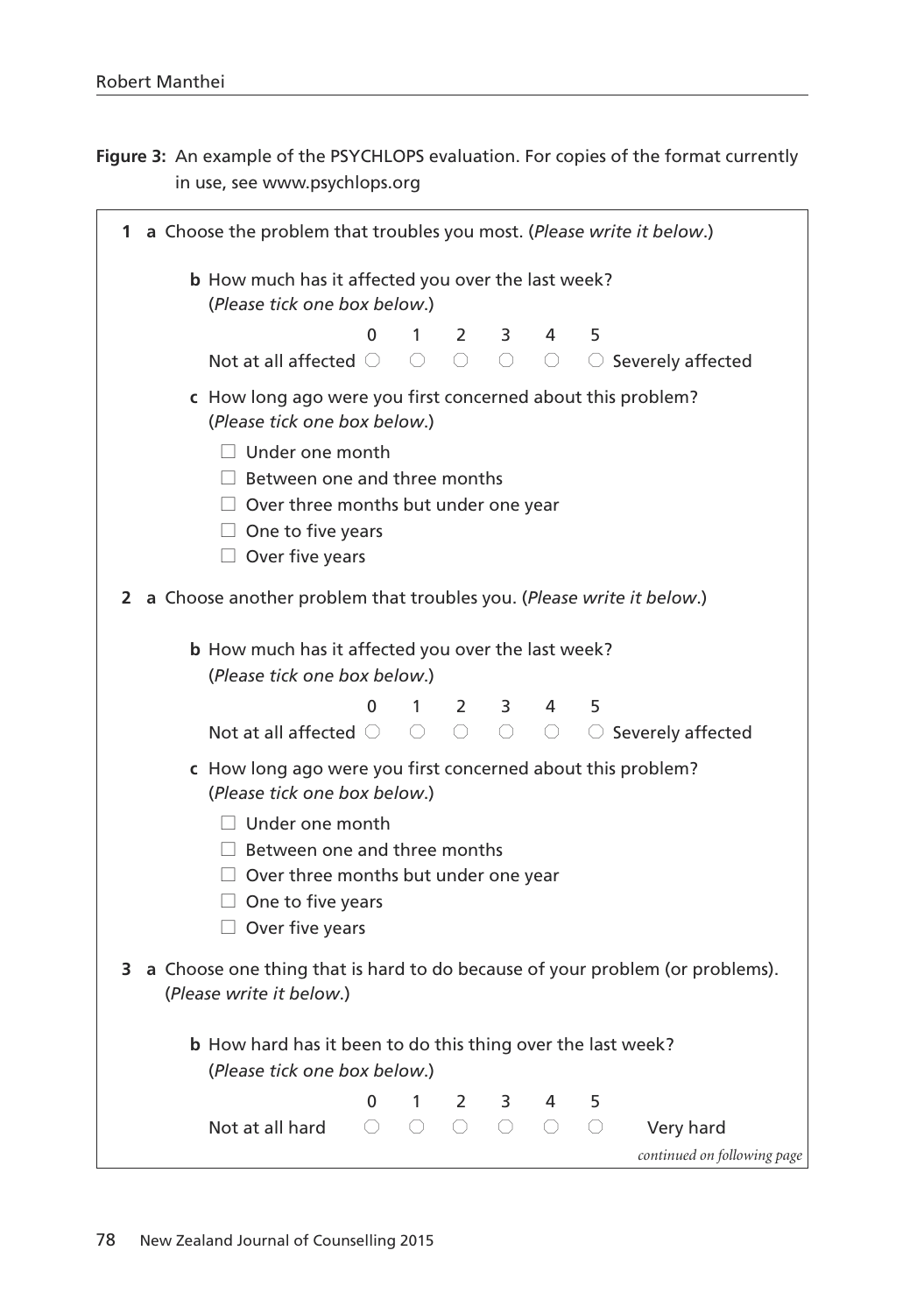| 4 | How have you felt in yourself this last week? (Please tick one box below.)                                                            |  |  |   |                |   |            |                                                |  |
|---|---------------------------------------------------------------------------------------------------------------------------------------|--|--|---|----------------|---|------------|------------------------------------------------|--|
|   |                                                                                                                                       |  |  |   | 0 1 2 3 4 5    |   |            |                                                |  |
|   | Very good $\bigcirc$ $\bigcirc$ $\bigcirc$ $\bigcirc$ $\bigcirc$ $\bigcirc$ $\bigcirc$                                                |  |  |   |                |   |            | Very bad                                       |  |
| 5 | (For use with post-counselling administration) Now that you have finished your<br>course of therapy, how would you describe yourself? |  |  |   |                |   |            |                                                |  |
|   |                                                                                                                                       |  |  |   |                |   |            | Much better A little bit better About the same |  |
|   |                                                                                                                                       |  |  |   |                | 2 |            | 3                                              |  |
|   |                                                                                                                                       |  |  |   | A little worse |   | Much worse |                                                |  |
|   |                                                                                                                                       |  |  | 4 |                |   | 5          |                                                |  |

# *Summary of the advantages and disadvantages of PSYCHLOPS*

# *Advantages*

- It is relatively quick and easy to complete, although the client must be willing to engage in the process (this shouldn't be a problem).
- Although problem specification is up to the client, actual ratings could be completed by both client and counsellor. This would generate two estimates of success and the resulting scores could be compared.
- There is a growing amount of international data on the use of PSYCHLOPS (particularly in England and Europe) with which local results could be compared.
- Its main strength is that it measures improvement in "target" problems specifically nominated by the client.
- Because it actively involves the client, it can be used as a direct aid or tool in counselling, with ratings being referred to and adjusted session by session (in much the same way that PCOMS uses ORS and SRS scores in session-by-session feedback).

## *Disadvantages*

- There is a cost for using it, but I suspect it is minimal, probably less than the cost of PCOMS.
- There may be some counsellor resistance to its use, although there should be little or no client resistance.

## **Conclusion**

It seems that either PCOMS or PSYCHLOPS, or a combination of the two, would provide the best assessment choices. As Ashworth, the developer of PSYCHLOPS,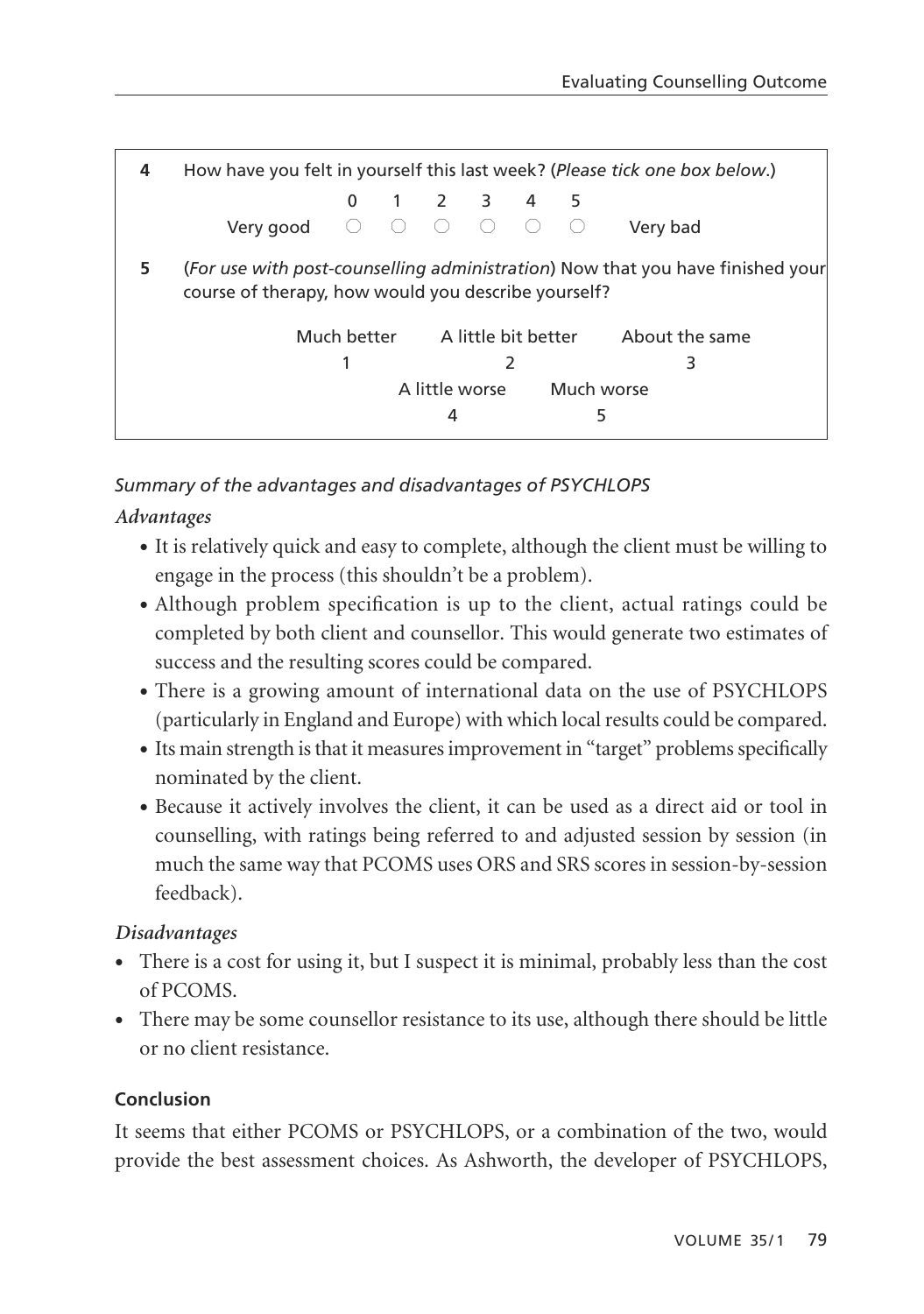summarised (2007, p. 202): "[PSYCHLOPS] adds another dimension to outcome measurement, and not as an alternative to conventional standardised measures." Thus, PCOMS would provide a useful overall measure of general progress, while PSYCHLOPS would give external funders progress data specific to client aims in particular programmes. Of course, any counsellor or agency intending to initiate a counselling evaluation procedure using either (or both) of these scales will need to read about them in more detail before determining how they best fit with their own practice or their agency's structure and procedures.

#### Endnotes

- 1. Paper presented at the NZAC Conference, Auckland, July 17–18, 2015.
- 2. Effectiveness studies relate to demonstrating outcome effects under normal, or natural, field conditions that are often beyond the investigator's control. They generate practice-based evidence and address the question "Does it work in routine practice?" Efficacy studies, on the other hand, refer to laboratory-based delivery where use of random assignment, control groups, and manualised delivery of counselling are utilised. They lead to evidence-based practice and address the question "Does it work?" The former approach is a more realistic, real-world, test of effect, whereas the latter is often not replicable nor generalisable because such controlled conditions cannot be achieved in the field. (BACP, n.d.; Granello et al., 1999).
- 3. In New Zealand, Exess Connectivity has the licensing rights for PCOMS. It is available in both English and te reo (see http://www.exess.co.nz, or Drury (2007), for the Kaupapa Outcome Rating Scale).

#### References

ACA (2014). *Code of ethics*. https://www.counseling.org

- Anker, M. G., Duncan, B. L., & Sparks, J. A. (2009). Using client feedback to improve couple therapy outcomes: A randomized clinical trial in a naturalistic setting. *Journal of Consulting and Clinical Psychology, 77*(4), 693–704.
- Anker, M., Owen, J., Duncan, B., & Sparks, J. (2010). The alliance in couple therapy: Partner influence, early change, and alliance patterns in a naturalistic sample. *Journal of Consulting and Clinical Psychology, 78*(5), 635–645.
- Ashworth, M. (2007). PSYCHLOPS: A psychometric outcome measure that is finding a niche. *Counselling and Psychotherapy Research, 7*(4), 201–202.

Ashworth, M., Evans, C., & Clement, S. (2009). Measuring psychological outcomes after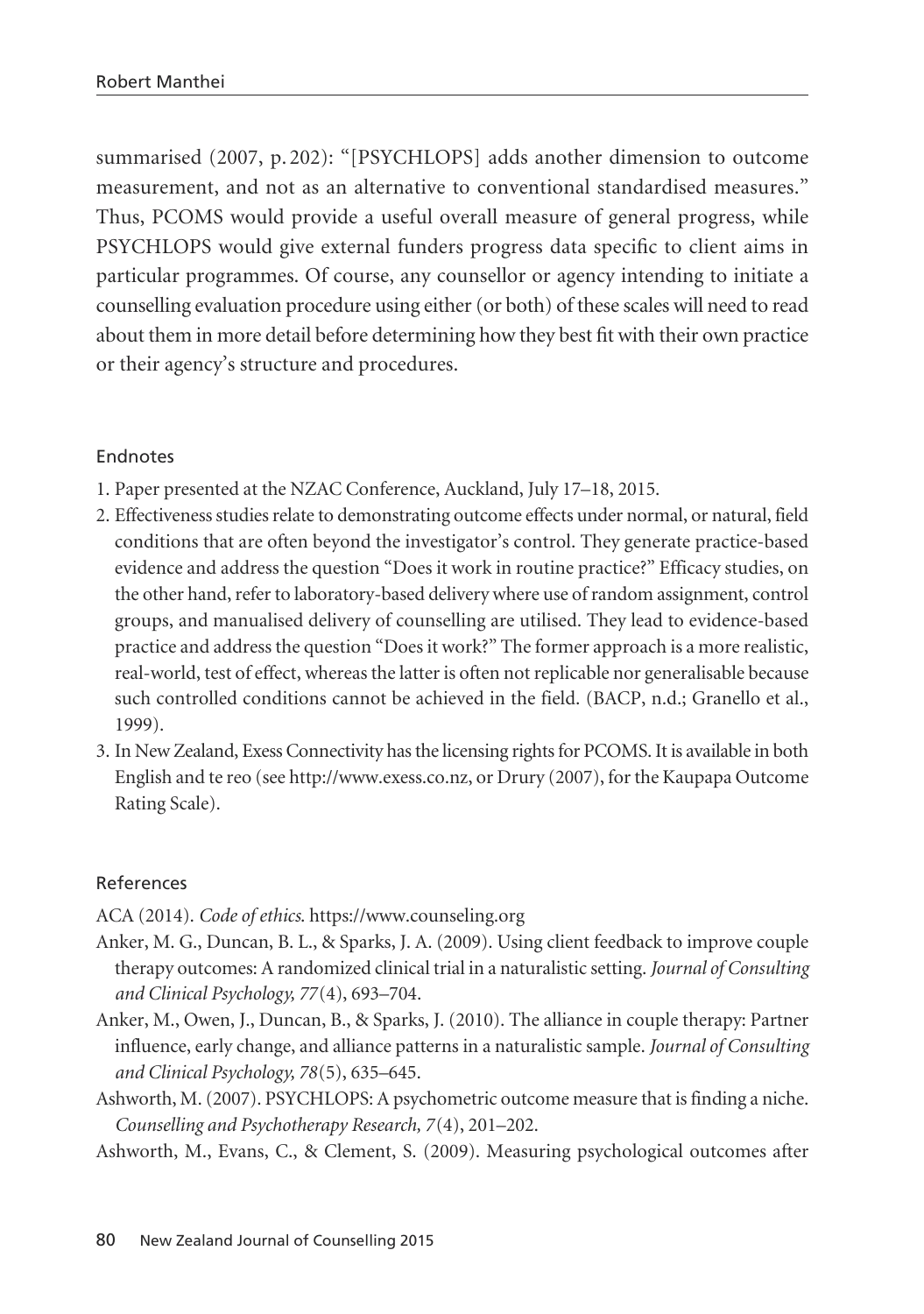cognitive behaviour therapy in primary care: A comparison between a new patientgenerated measure "PSYCHLOPS' (Psychological Outcome Profiles) and "HADS" (Hospital Anxiety and Depression Scale*). Journal of Mental Health, 18*(2), 169–177.

- Ashworth, M., Robinson, S., Godfrey, E., Parmentier, K., Shepherd, M., Christey, J., … Matthews, V. (2005). The experiences of therapists using a new client-centred psychometric instrument, PSYCHLOPS (Psychological Outcome Profiles). *Counselling and Psychotherapeutic Research, 5*(1), 37–42.
- Ashworth, M., Shepherd, M., Christey, J., Matthews, V., Wright, K., Parmentier, H., … Godfrey, E. (2004). A client-generated psychometric instrument: The development of 'PSYCHLOPS'. *Counselling and Psychotherapy Research, 4*(2), 27–31.
- Attkisson, C. C., & Zwick, R. (1982). The Client Satisfaction Questionnaire: Psychometric properties and correlations with service utilization and psychotherapy outcome. *Evaluation and Program Planning, 5*, 233–237.
- BACP (2013). *Ethical framework for good practice in counselling.* http://bacp.co.uk
- BACP (n.d.). *Effectiveness of counselling*. www.bacp.co.uk/research/resources
- Beck, A. T. (1972). *Depression: Causes and treatment*. Philadelphia, PA: University of Pennsylvania Press.
- Bringhurst, D. L., Watson, C. W., Miller, S. D., & Duncan, B. L. (2006). The reliability and validity of the Outcome Rating Scale: A replication study of a brief clinical measure. *Journal of Brief Therapy, 5*, 23–30.
- Campbell, A., & Hemsley, S. (2009). Outcome Rating Scale and Session Rating Scale in psychological practice: Clinical utility of ultra-brief measures*. Clinical Psychologist, 13*(1),  $1-9.$
- Cooper, M., Stewart, D., Sparks, J., & Bunting, L. (2013). School-based counselling using systematic feedback: A cohort study evaluating outcomes and predictors of change. *Psychotherapy Research, 23*(4), 474–488.
- Crocket, A. (2013). Articulating counselling in the context of registration and New Right policy. *New Zealand Journal of Counselling, 33*(2), 31–45.
- Czachowski, S., Seed, P., Schofield, P., & Ashworth, M. (2011). Measuring psychological change during Cognitive Behavioural Therapy in primary care: A Polish study using 'PSYCHLOPS' (Psychological Outcome Profiles). *PLoS ONE, 6*(12), e27378. (Online journal)
- Drury, N. (2007). The Kaupapa Outcome Rating Scale. *New Zealand Journal of Counselling, 27*(1), 21–32.
- Duncan, B. (2012). The Partners for Change Outcome Management System (PCOMS): The heart and soul of change project. *Canadian Psychology, 53*(2), 93–104.
- Duncan, B. L. (2014). *On becoming a better therapist: Evidence-based practice one client at a time* (2nd ed.). Washington, DC: American Psychological Association.
- Duncan, B. L., & Miller, S. D. (2014). "When I'm good, I'm very good, but when I'm bad I'm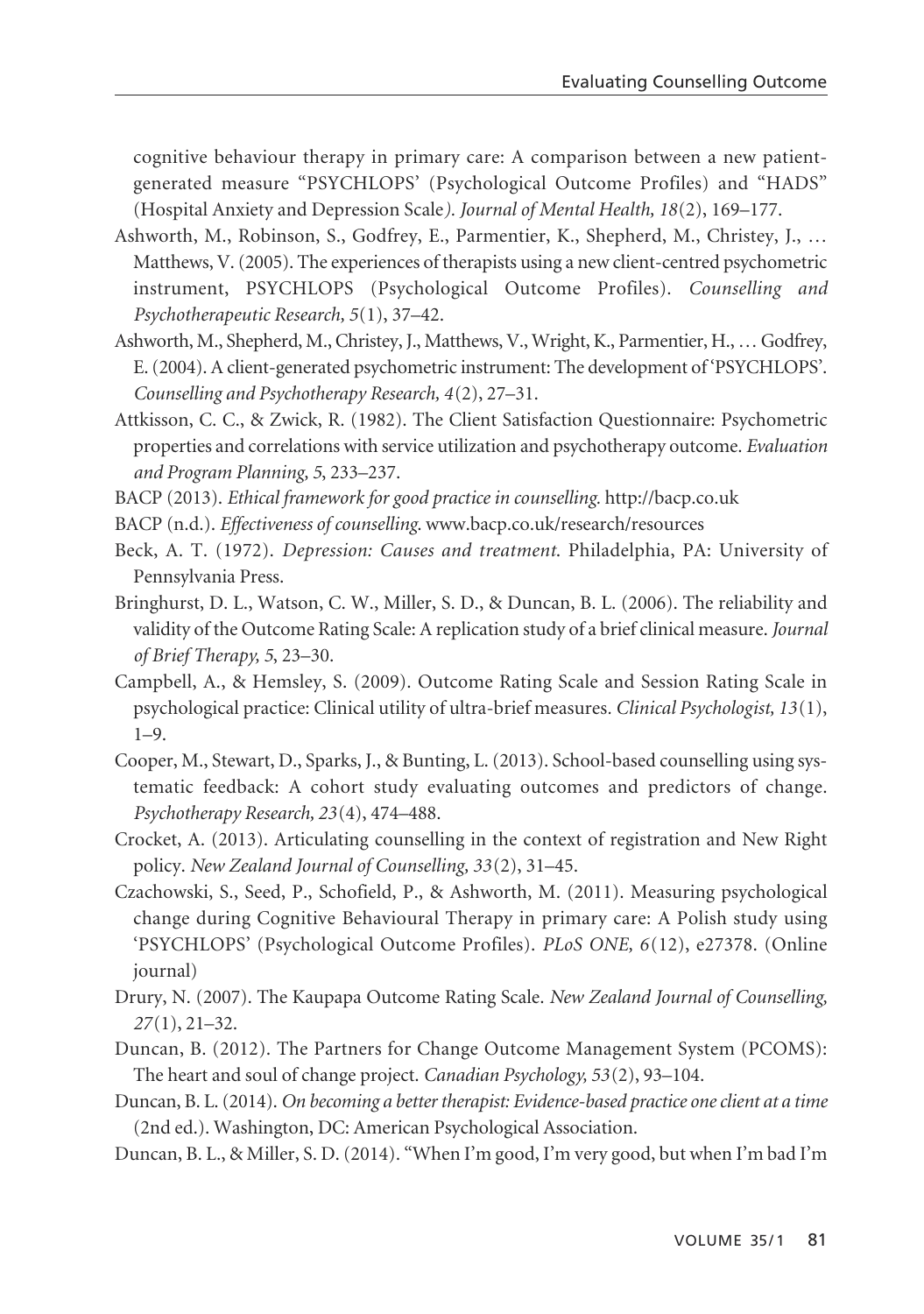better": A new mantra for psychotherapists. Retrieved October 26, 2014 from www. psychotherapy.net/article/therapy-effectiveness#section-the-outcome-rating-scale-(ors)

- Duncan, B. L., & Reese, R. J. (2013). Clinical and scientific considerations in progress monitoring: When is a measure too long? *Canadian Psychology, 54*(2), 135–137.
- Dupuy, H. J. (1977). The General Well-being Schedule. In I. McDowell & C. Newell (Eds.), *Measuring health: A guide to rating scales and questionnaire (2nd ed.) (pp. 206–213). New* York, NY: Oxford University Press.
- Edwards, D. W., Yarvis R. M., Mueller, D. P., & Langsley, D. G. (1978). Does patient satisfaction correlate with success? *Hospital & Community Psychiatry, 29*(3), 188–190.
- Evans, C., Ashworth, M., & Peters, M. (2010). Are problems prevalent and stable in nonclinical populations? Problems and test–retest stability of a patient-generated measure, PSYCHLOPS (Psychological Outcome Profiles), in a non-clinical student sample. *British Journal of Guidance and Counselling, 38*(4), 431–439.
- Evans, C., Connell, J., Barkham, M., Margison, F., Mcgrath, G., Mellor-Clark, J., & Audin, K. (2002). Towards a standardised brief outcome measure: psychometric properties and utility of the CORE-OM. *British Journal of Psychiatry, 180* (1), 51–60.
- Fontana, A., Ford, J. D., & Rosenheck, R. (2003). A multivariate model of patients' satisfaction with treatment for posttraumatic stress disorder*. Journal of Traumatic Stress, 16*(1), 93–106.
- Goss, S., & Rose, S. (2002) Evidence-based practice: A guide for counsellors and psychotherapists. *New Zealand Journal of Counselling, 23*(2), 67–76.
- Granello, D. H., Granello, P. F., & Lee, F. (1999). Measuring treatment outcomes and client satisfaction in a partial hospitalization program. *Journal of Behavioral Health Services & Research, 26*(1), 50–63.
- Green, D., & Latchford, G. (2012). *Maximising the benefits of psychotherapy: A practice-based approach*. Chichester, UK: John Wiley & Sons.
- Gum, A. M., Areán, P. A., Hunkler, E., Tang, L., Katon, W., Hitchcock, P., … Unützer, J. (2006). Depression treatment preferences in older primary care patients. *The Gerontologist, 46*(1), 14–22.
- Hafhenscheid, A., Duncan, B. L., & Miller, S. D. (2010). The Outcome and Session Rating Scale: A cross-cultural examination of the psychometric properties of the Dutch translation. *Journal of Brief Therapy 7*(1&2), 1–12.
- Heinrichs, D. W., Hanlon, T. E., & Carpenter, W. T. (1984). The Quality of Life Scale: An instrument for rating the schizophrenic deficit syndrome. *Schizophrenia Bulletin*, 10(3), 388–398.
- Heoinsson, H., Kristjandothir, H., Olanson, D. P., & Siguronsson, J. F. (2013). A validation and replication study of the patient-generated measure PSYCHLOPS on an Icelandic clinical population. *European Journal of Psychological Assessment, 29*(2), 89–95.
- Hernon, P., & Altman, E. (2010). *Assessing service quality: Satisfying the expectations of library customers* (2nd ed.). Chicago, IL: American Library Association.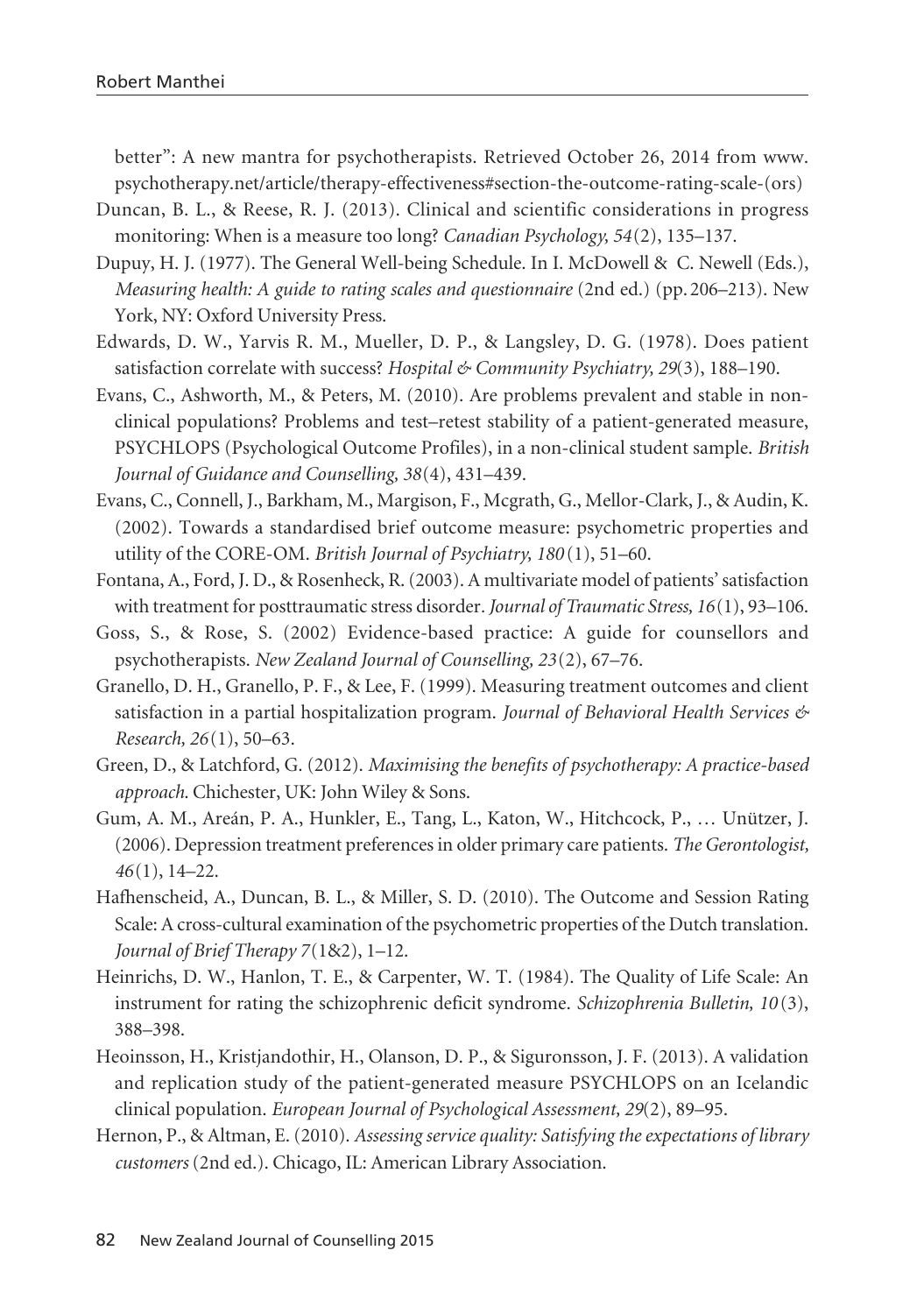- Hoogstraten, J. (1982). The retrospective pre-test in an educational training context. *Journal of Experimental Education, 50*, 200–204.
- Janse, P., Boezen-Hilberdink, L., van Dijk, M. K., Verbraak, M. J. P. M., & Hutschemaekers, G. J. M. (2014). Measuring feedback from clients: The psychometric properties of the Dutch Outcome Rating Scale and Session Rating Scale. *European Journal of Psychological Assessment, 30* (2), 86–92.
- Kuruvilla, T., Fenwick, C. D., Haque, M. S., & Vassilas, C. A. (2006). Elderly depressed patients: What are their views on treatment options? *Aging & Mental Health, 10* (2), 204–206.
- Lambert, M. J. (2010). *Prevention of failure: The use of measuring, monitoring, and feedback in clinical practice.* Washington, DC: American Psychological Association.
- Lambert, M. J., Morton, J. J., Hatfield, D., Harmon, C., Hamilton, S., Reid, R. C., & Burlington, G. M. (2004). *Administration and scoring manual for the Outcome Questionnaire-45*. Salt Lake City, UT: OQ Measures.
- Lambert, M. J., & Vermeersch, D. A. (2013). Psychological assessment in treatment. In D. F. Geisinger, B. A. Bracken, J. F. Carlson, J.-I. Hansen, N. R. Kuncel, S. P. Riese, & M. C. Rodriguez (Eds.), *APA handbook of testing and assessment in psychology, vol 2: Testing and assessment in counseling psychology*, pp. 213–229. Washington, DC: American Psychological Association.
- Lebow, J. (1982). Pragmatic decisions in the evolution of consumer satisfaction with mental health treatment. *Evaluation and Program Planning, 5*, 349–356.
- Lebow, J. (1983). Research assessing consumer satisfaction with mental health treatment: A review of findings. *Evaluation and Program Planning, 6*, 211–236.
- Manthei, R. J. (1996). A follow-up study of clients who fail to begin counselling or terminate after one session*. International Journal for the Advancement of Counselling, 18*(2), 115–128.
- Manthei, R. J. (1997). The response-shift bias in a counsellor education programme. *British Journal of Guidance & Counselling, 25*(2), 229–237.
- Manthei, R. J. (2007). Client–counsellor agreement on what happens in counselling. *British Journal of Guidance & Counselling, 35*(3), 261–281.
- Manthei, R. (2012). Counselling effectiveness at a city counselling centre. *New Zealand Journal of Counselling, 32*(1), 37–55.
- Manthei, R., & Nourse, R. (2012). Evaluation of a counselling service for the elderly. *New Zealand Journal of Counselling, 32*(2), 29–53.
- Miller, S. D. (2014). What's in an acronym? CDOI, FIT, PCOMS, ORS, SRS…all BS? http://www.scottdmiller.com/feedback-informed-treatment-fit/whats-acronym-cdoi-fitpcoms-ors-srs-bs/
- Miller, S. D., & Bargmann, S. (2012). The Outcome Rating Scale (ORS) and the Session Rating Scale (SRS). *Integrating Science and Practice, 2*(2), 28–31.
- Miller, S. D., Duncan, B. L., Brown, J., Sorrell, R., & Chalk, M. B. (2006). Using formal client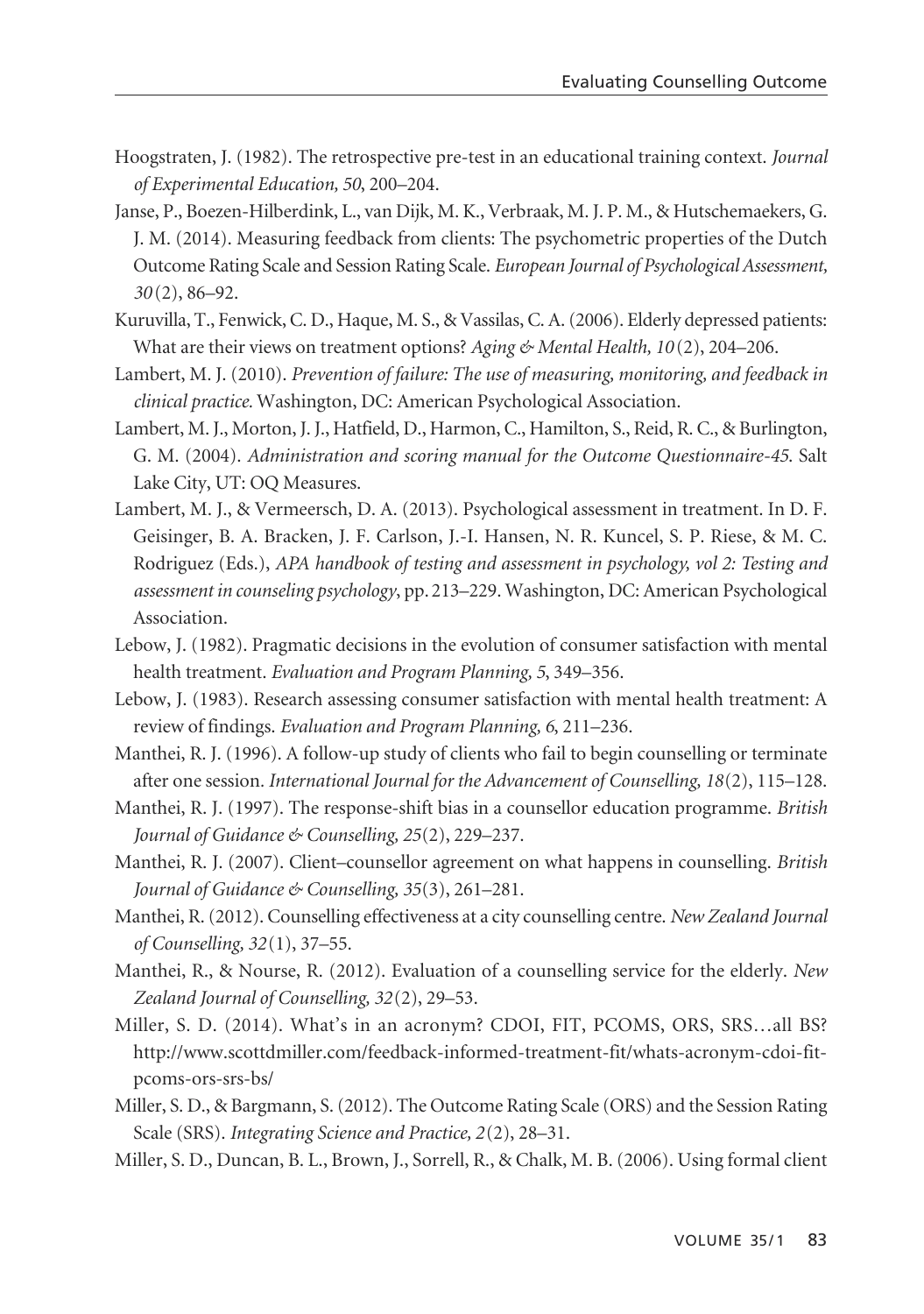feedback to improve retention and outcome: Making on-going, real-time assessment feasible. *Journal of Brief Therapy, 5*(1), 5–22.

- Miller, S. D., Duncan, B. L., Brown, J., Sparks, J. A., & Claud, D. A. (2003). The Outcome Rating Scale: A preliminary study of reliability, validity, and feasibility of a brief visual analogue measure. *Journal of Brief Therapy, 2*(2), 91–100.
- Miller, S. D., Duncan, B. L., Sorrell, R., & Brown, G. S. (2005) The Partners for Change Outcome Management System. *Journal of Clinical Psychology, 61*, 199–208.
- Morkides, C. (2009, July 14). Measuring counseling success. *Counseling Today*. Retrieved from http://ct.counseling.org/2009/07/measuring-counselor-success/
- NZAC (2104). *Code of ethics*. http://www.nzac.org.nz/code\_of\_ethics.cfm
- Patel, K. K., Veenstra, D. L., & Patrick, D. L. (2003). A review of selected patient-generated outcome measures and their application in clinical trials. *Value in Health, 6*(5), 595–603.
- Quirk, K., Miller, S., Duncan, B., & Owen, J. (2013). Group session rating scale: Preliminary psychometrics in substance abuse group interventions. *Counselling and Psychotherapy Research, 3*, 194–200.
- Reese, R. J., Duncan, B., Bohanske, R., Owen, J., & Minami, T. (2014). Benchmarking outcomes in a public behavioral health setting: Feedback as a quality improvement strategy. *Journal of Consulting and Clinical Psychology, 82*(4), 731–742.
- Reese, R. J., Norsworthy, L. A., & Rowlands, S. (2009). Does a continuous feedback model improve psychotherapy outcomes? *Psychotherapy Theory, Research, Practice, Training 46*, 418–431.
- Reese, R. J., Toland, M. D., Slone, N. C., & Norsworthy, L. A. (2010). Effect of client feedback on couple psychotherapy outcomes. *Psychotherapy Theory, Research, Practice, Training, 47*(4), 616–630.
- Sackett, D. L., Rosenberg, W. M. C., Gray, J. A. M., Haynes, R. B., & Richardson, W. S. (1996). Evidence-based medicine: What it is and what it is not. *British Medical Journal, 312*, 71–72.
- Sales, C. M. D., & Alves, P. C. G. (2012). Individualized patient-progress systems: Why we need to move towards a personalized evaluation of psychological treatments. *Canadian Psychology, 53*(2), 115–121.
- Schuman, D. L., Slone, N. C., Reese, R. J., & Duncan, B. (2014). Efficacy of client feedback in group psychotherapy with soldiers referred for substance abuse treatment. *Psychotherapy Research*. Retrieved October 25, 2014 from http://dx.doi.org/10.1080/10503307.2014.900875
- Sexton, T. L, Whiston, S. C., Bleuer, J. C., & Walz, G. R. (1997). *Integrating outcome research into counseling practice and training*. Alexandria, VA: American Counseling Association.
- SF Health Surveys, at https://www.optum.com/optum-outcomes/what-we-do/healthsurveys.html
- Sitza, J., & Wood, N. (1997). Patient satisfaction: A review of issues and concepts. *Social Science Medicine, 45*(12), 1829–1843.